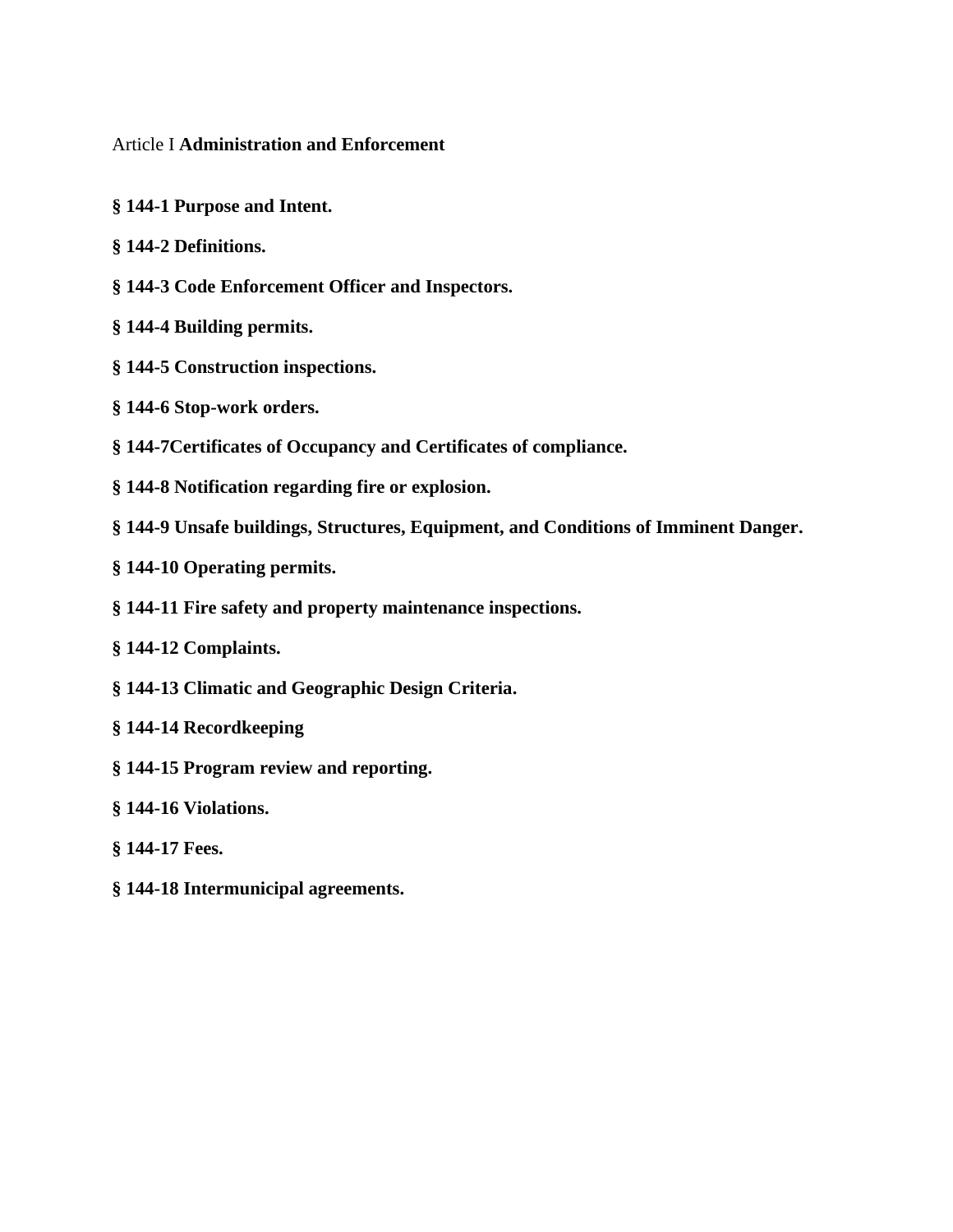### [Article I](https://ecode360.com/13202933)

## **Administration and Enforcement**

### **§ [144-1. Purpose and Intent.](https://ecode360.com/13202932#13202934)**

This article provides for the administration and enforcement of the New York State Uniform Fire Prevention and Building Code (the Uniform Code) and the State Energy Conservation Construction Code (the Energy Code) in the Town of Barre. This article is adopted pursuant to § 10 of the Municipal Home Rule Law. In the alternative, this article is adopted pursuant to the Town's general power to enact local laws relating to the government, protection, order, conduct, safety, health, and well-being of persons or property within a municipality granted directly to local governments by the People of the State of New York through Article IX, Sections l(a), 2(c), and 3(c) of the New York State Constitution. Except as otherwise provided in the Uniform Code, other state law, or other section of this article, all buildings, structures, and premises, regardless of use or occupancy, are subject to the provisions of this article. The Town of Barre is updating this article to conform with New York State's recommendations.

## **§ 144-2. [Definitions.](https://ecode360.com/13202932#13202938)**

As used in this article, the following terms shall have the meanings indicated:

ASSEMBLY AREA - Shall mean an area in any building, or in any portion of a building, that is primarily used or intended to be used for gathering fifty or more persons for uses including, but not limited to, amusement, athletic, entertainment, social, or other recreational functions; patriotic, political, civic, educational, or religious functions; food or drink consumption; awaiting transportation; or similar purposes.

[BUILDING PERMIT](https://ecode360.com/13327727#13327727) **-** A permit issued pursuant to § [144-4](https://ecode360.com/13202954#13202954) of this article. The term "building permit" shall also include a building permit which is renewed, amended, or extended pursuant to any provision of this article.

CERTIFICATE OF COMPLIANCE - Shall mean a document issued by the Town of Barre stating that work was done in compliance with approved construction documents and the Codes.

CERTIFICATE OF OCCUPANCY - Shall mean a document issued by the Town of Barre certifying that the building or structure, or portion thereof, complies with the approved construction documents that have been submitted to, and approved by the Town of Barre, and indicating that the building or structure, or portion thereof, is in a condition suitable for occupancy

[CODE ENFORCEMENT OFFICER](https://ecode360.com/13327729#13327729) - The Code Enforcement Officer appointed pursuant to § [144-3B](https://ecode360.com/13202950#13202950) of this article.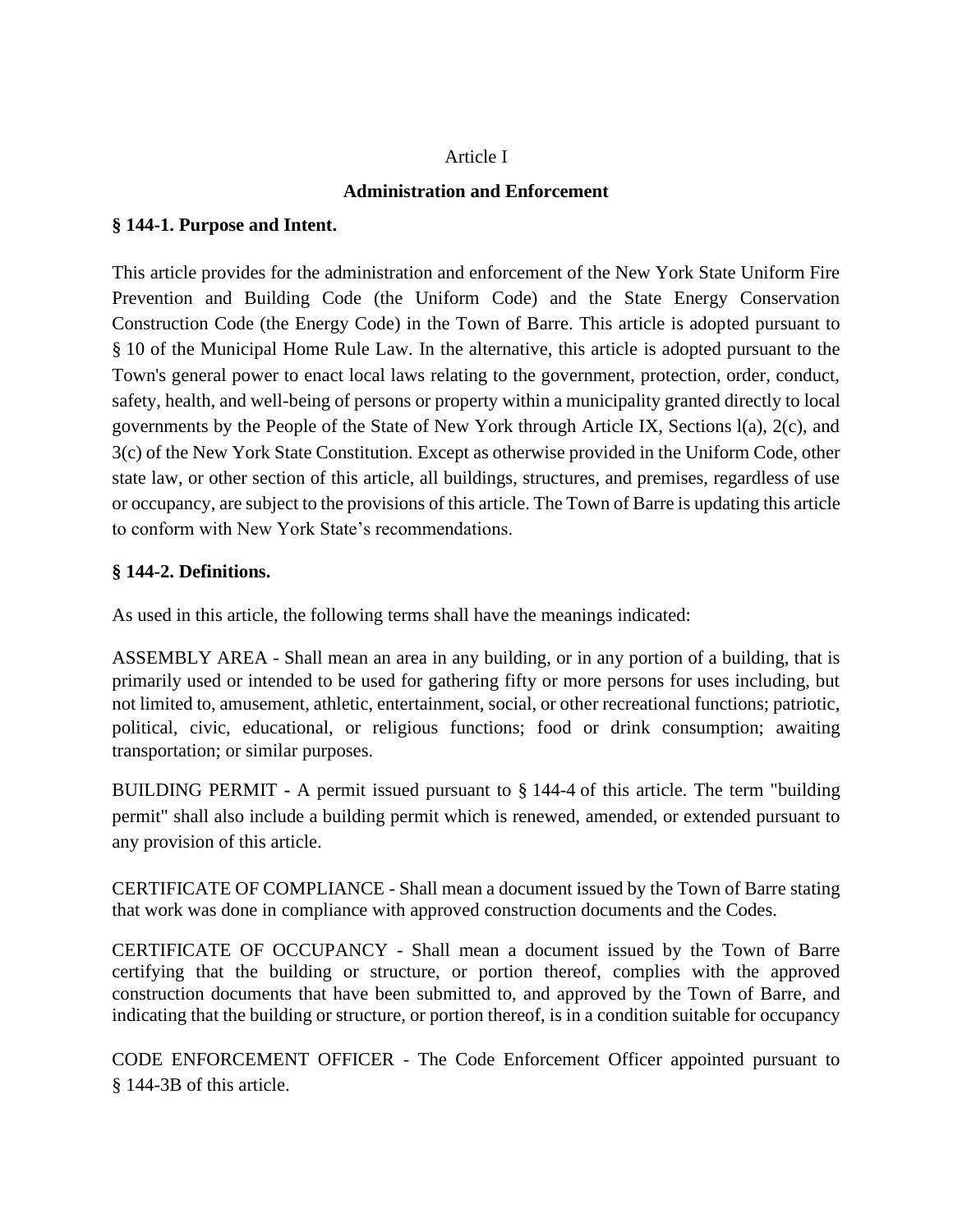[CODE ENFORCEMENT PERSONNEL](https://ecode360.com/13327730#13327730) - The Code Enforcement Officer and all inspectors.

CODES **-** Shall mean the Uniform Code and Energy Code.

[ENERGY CODE](https://ecode360.com/13327732#13327732) - The State Energy Conservation Construction Code adopted pursuant to Article 11 of the Energy Law.

FCNYS **-** Shall mean the 2020 Fire Code of New York State as currently incorporated by reference in 19 NYCRR Part 1225.

FIRE SAFETY AND PROPERTY MAINTENANCE INSPECTION - Shall mean an inspection performed to determine compliance with the applicable provisions of 19 NYCRR Part 1225 and the publications incorporated therein by reference and the applicable provisions of 19 NYCRR Part 1226 and the publications incorporated therein by reference.

HAZARDOUS PRODUCTION MATERIALS - Shall mean a solid, liquid, or gas associated with semiconductor manufacturing that has a degree-of-hazard rating in health, flammability, or instability of Class 3 or 4, as ranked by NFPA 704 (Standard Systems for Identification of the Hazards of Materials for Emergency Response), and which is used directly in research, laboratory, or production processes which have, as their end product, materials that are not hazardous.

[INSPECTOR](https://ecode360.com/13327733#13327733) **-** An inspector appointed pursuant to § [144-3D](https://ecode360.com/13202952#13202952) of this article.

MOBILE FOOD PREPARATION VEHICLES - Shall mean vehicles that contain cooking equipment that produces smoke or grease-laden vapors for the purpose of preparing and serving food to the public. Vehicles intended for private recreation shall not be considered mobile food preparation vehicles.

[OPERATING PERMIT](https://ecode360.com/13327734#13327734) **-** A permit issued pursuant to § [144-10](https://ecode360.com/13202968#13202968) of this article. The term "operating permit" shall also include an operating permit which is renewed, amended or extended pursuant to any provision of this article.

ORDER TO REMEDY - Shall mean an order issued by the Code Enforcement Officer pursuant to subdivision (a) of section 16 of this local law.

[PERMIT HOLDER](https://ecode360.com/13327735#13327735) - The person to whom a building permit has been issued.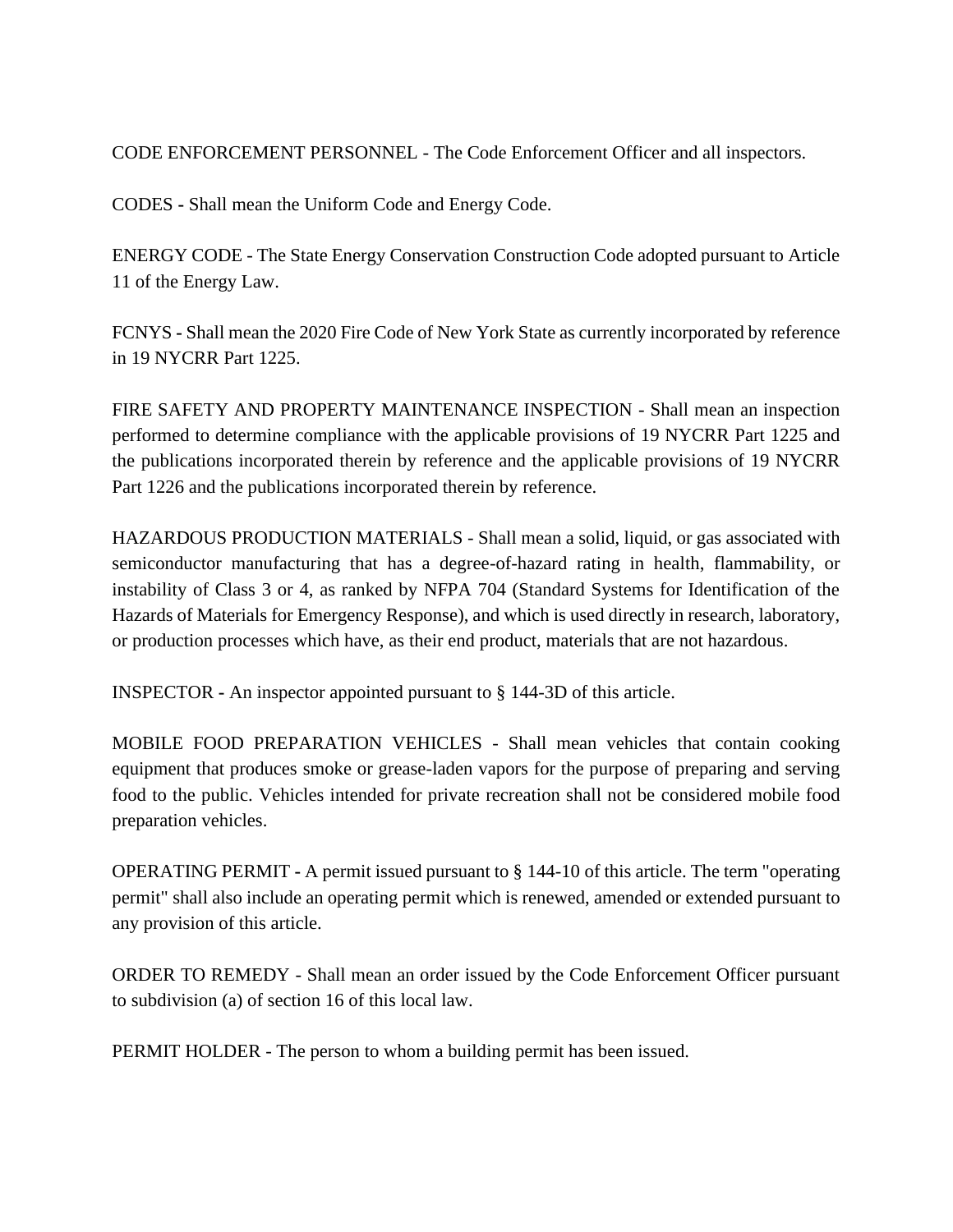[PERSON](https://ecode360.com/13327736#13327736) - An individual, corporation, limited-liability company, partnership, limited partnership, business trust, estate, trust, association, or any other legal or commercial entity of any kind or description.

PMCNYS - Shall mean the 2020 Property Maintenance Code of New York State as currently incorporated by reference in 19 NYCRR Part 1226.

RCNYS - Shall mean the 2020 Residential Code of New York State as currently incorporated by reference in 19 NYCRR Part 1220.

REPAIR - Shall mean the reconstruction, replacement, or renewal of any part of an existing building for the purpose of its maintenance or to correct damage.

[STOP-WORK ORDER](https://ecode360.com/13327737#13327737) - An order issued pursuant to § [144-6](https://ecode360.com/13202962#13202962) of this article.

SUGARHOUSE - Shall mean a building used, in whole or in part, for the collection, storage, or processing of maple sap into maple syrup and/or maple sugar.

[TEMPORARY CERTIFICATE](https://ecode360.com/13327738#13327738) - A certificate issued pursuant to § [144-7D](https://ecode360.com/13327862#13327862) of this article.

[TOWN](https://ecode360.com/13327739#13327739) - The Town of Barre.

[UNIFORM CODE](https://ecode360.com/13327740#13327740) - The New York State Uniform Fire Prevention and Building Code, Subchapter A of Chapter XXXIII of Title 19 of the NYCRR, adopted pursuant to Article 18 of the Executive Law.

### **§ 144-3**. **[Code Enforcement Officer and](https://ecode360.com/13202932#13202948) Inspectors.**

[A.](https://ecode360.com/13202949#13202949) The office of Code Enforcement Officer is hereby created. The Code Enforcement Officer shall administer and enforce all the provisions of the Uniform Code, the Energy Code and this article. The Code Enforcement Officer shall have the following powers and duties:

> [\(1\)](https://ecode360.com/13327754#13327754) To receive, review, and approve or disapprove applications for building permits, certificates of occupancy, certificates of compliance, temporary certificates and operating permits, and the plans, specifications and construction documents submitted with such applications;

> [\(2\)](https://ecode360.com/13327755#13327755) Upon approval of such applications, to issue building permits, certificates of occupancy, certificates of compliance, temporary certificates and operating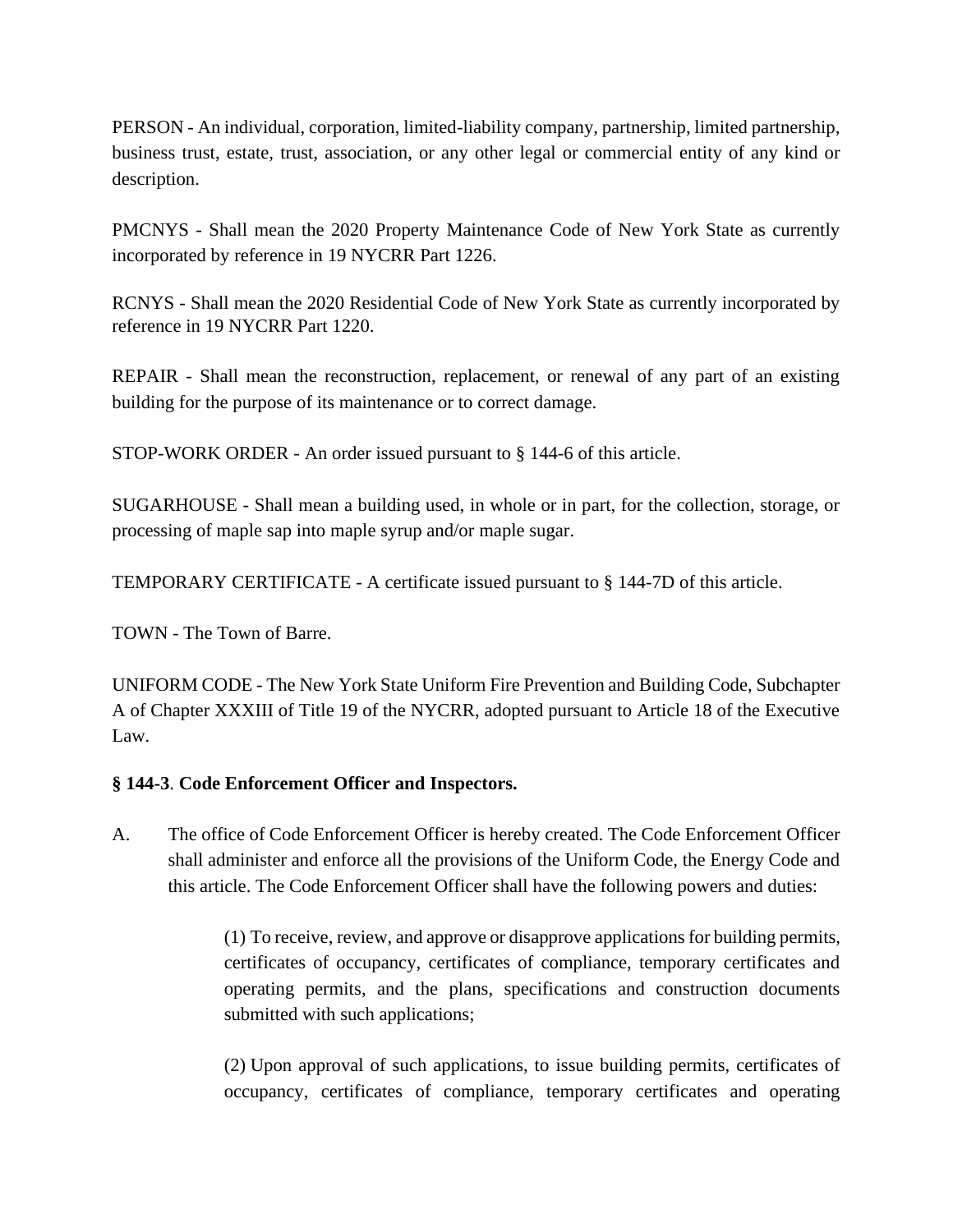permits, and to include in building permits, certificates of occupancy, certificates of compliance, temporary certificates and operating permits such terms and conditions as the Code Enforcement Officer may determine to be appropriate;

[\(3\)](https://ecode360.com/13327756#13327756) To conduct construction inspections, inspections to be made prior to the issuance of certificates of occupancy, certificates of compliance, temporary certificates of occupancy and operating permits, fire safety and property maintenance inspections, inspections incidental to the investigation of complaints, and all other inspections required or permitted under any provision of this article;

[\(4\)](https://ecode360.com/13327757#13327757) To issue stop-work orders;

[\(5\)](https://ecode360.com/13327758#13327758) To review and investigate complaints;

[\(6\)](https://ecode360.com/13327759#13327759) To issue orders pursuant to § [144-16A](https://ecode360.com/13327957#13327957), Orders to Remedy, of this article;

[\(7\)](https://ecode360.com/13327760#13327760) To maintain records;

[\(8\)](https://ecode360.com/13327761#13327761) To collect fees as set by the Town Board of the Town of Barre;

[\(9\)](https://ecode360.com/13327762#13327762) To pursue administrative enforcement actions and proceedings;

[\(10\)](https://ecode360.com/13327763#13327763) In consultation with this Town's attorney, to pursue such legal actions and proceedings as may be necessary to enforce the Uniform Code, the Energy Code and this article, or to abate or correct conditions not in compliance with the Uniform Code, the Energy Code or this article; and

[\(11\)](https://ecode360.com/13327764#13327764) To exercise all other powers and fulfill all other duties conferred upon the Code Enforcement Officer by this article.

B. The Code Enforcement Officer shall be appointed by the Town Board. The Code Enforcement Officer shall possess background experience related to building construction or fire prevention and shall, within the time prescribed by law, obtain such basic training, in-service training, advanced in-service training and other training as the State of New York shall require for code enforcement personnel, and the Code Enforcement Officer shall obtain certification from the Department of State pursuant to the Executive Law and the regulations promulgated thereunder.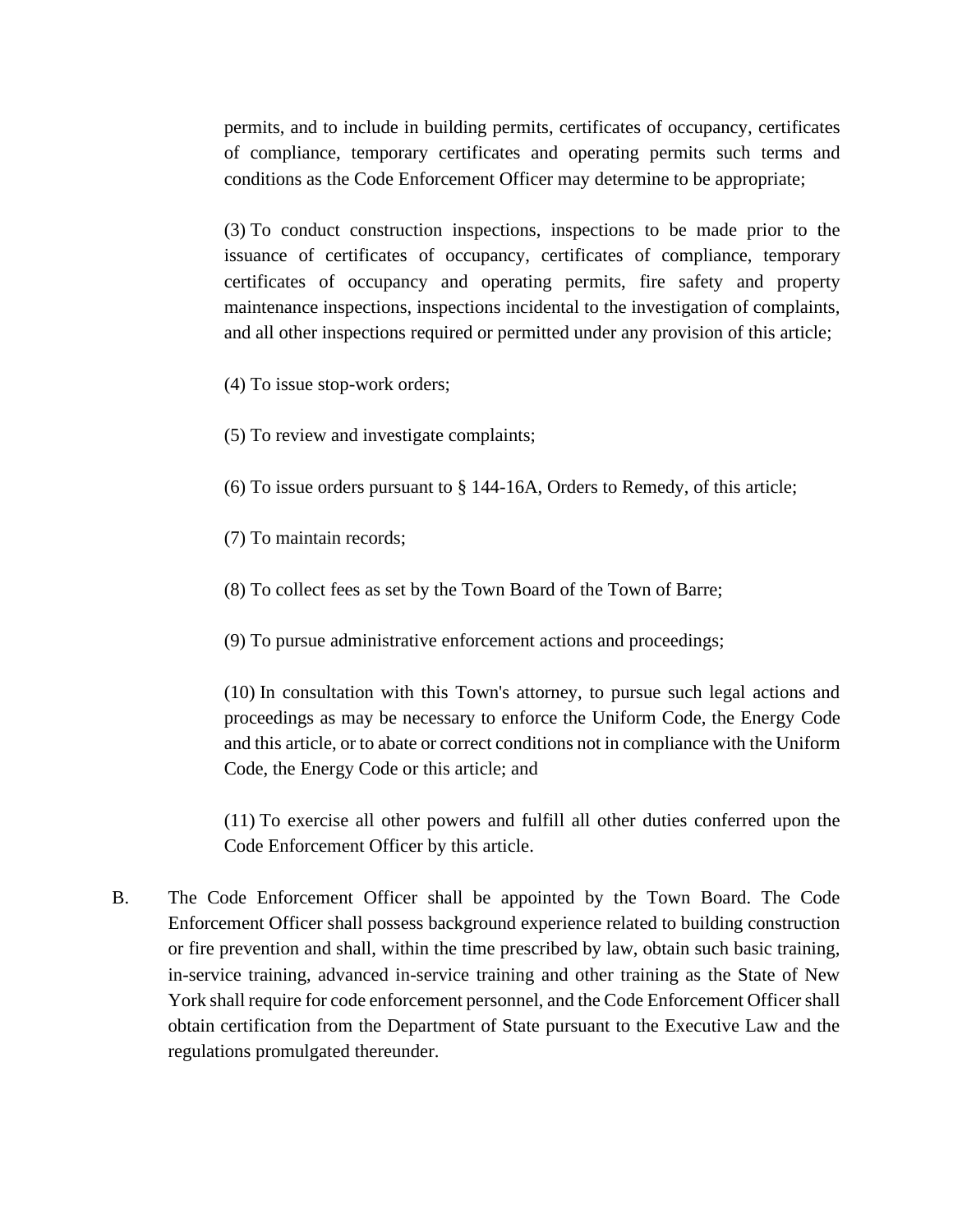- [C.](https://ecode360.com/13202951#13202951) In the event that the Code Enforcement Officer is unable to serve as such for any reason, an individual shall be appointed by the Town Board to serve as Acting Code Enforcement Officer. The Acting Code Enforcement Officer shall, during the term of his or her appointment, exercise all powers and fulfill all duties conferred upon the Code Enforcement Officer by this article.
- [D.](https://ecode360.com/13202952#13202952) One or more inspectors may be appointed by the Town Board to act under the supervision and direction of the Code Enforcement Officer and to assist the Code Enforcement Officer in the exercise of the powers and fulfillment of the duties conferred upon the Code Enforcement Officer by this article. Each inspector shall, within the time prescribed by law, obtain such basic training, in-service training, advanced in-service training and other training as the State of New York shall require for code enforcement personnel, and each inspector shall obtain certification from the Department of State pursuant to the Executive Law and the regulations promulgated thereunder.
- [E.](https://ecode360.com/13202953#13202953) The compensation for the Code Enforcement Officer and inspectors shall be fixed from time to time by the Town Board of the Town of Barre.

### **§ 144-4. [Building permits.](https://ecode360.com/13202932#13202954)**

- [A.](https://ecode360.com/13202955#13202955) Building permits required. Except as otherwise provided in Subsection [B](https://ecode360.com/13202956#13202956) of this section, a building permit shall be required for any work which must conform to the Uniform Code and/or the Energy Code, including, but not limited to, the construction, enlargement, alteration, improvement, removal, relocation or demolition of any building or structure or any portion thereof, and the installation of a solid-fuel-burning heating appliance, chimney or flue in any dwelling unit. No person shall commence any work for which a building permit is required without first having obtained a building permit from the Code Enforcement Officer.
- [B.](https://ecode360.com/13202956#13202956) Exemptions. No building permit shall be required for work in any of the following categories:
	- (1) [C](https://ecode360.com/13327766#13327766)onstruction or installation of one-story detached structures associated with one- or two-family dwellings or multiple single-family dwellings (townhouses) which are used for tool and storage sheds, playhouses or similar uses, provided the gross floor area is less than 144 square feet (13.38 square meters);
	- (2) Construction of temporary sets and scenery associated with motion picture, television, and theater uses;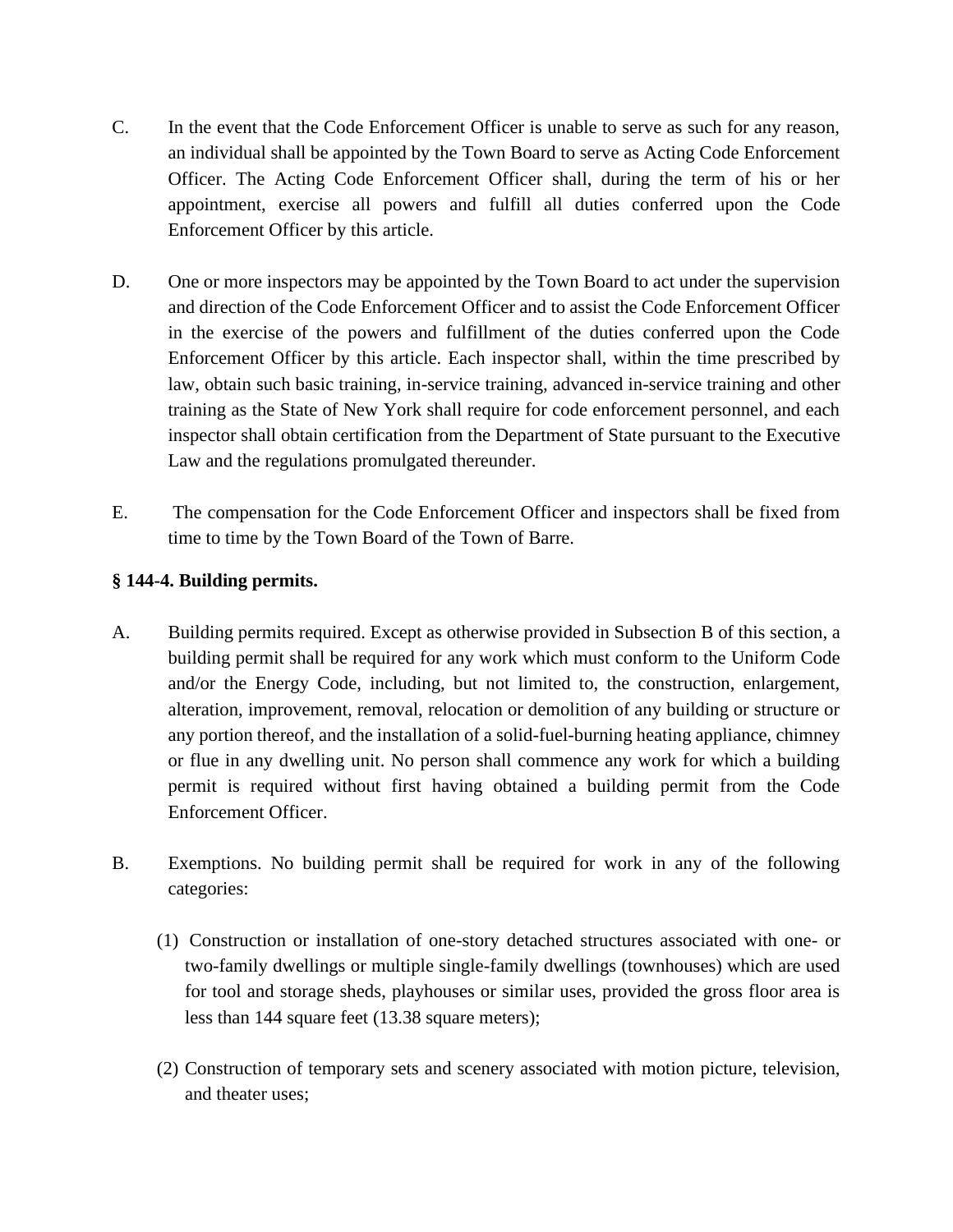- (3) Installation of window awnings supported by an exterior wall of a one- or two-family dwelling or multiple single-family dwellings (townhouses);
- (4) Installation of partitions or movable cases less than five feet nine inches in height;
- (5) Painting, wallpapering, tiling, carpeting, or other similar finish work;
- (6) Installation of listed portable electrical, plumbing, heating, ventilation or cooling equipment or appliances;
- (7) Replacement of any equipment, provided the replacement does not alter the equipment's listing or render it inconsistent with the equipment's original specifications; or
- (8) Repairs, provided that the work does not have an impact on fire and life safety, such as (a) any part of the structural system; (b) the required means of egress; or (c) the fire protection system or the removal from service of any part of a fire protection system for any period of time.
- [C.](https://ecode360.com/13202957#13202957) Exemption not deemed authorization to perform noncompliant work. The exemption from the requirement to obtain a building permit for work in any category set forth in Subsection [B](https://ecode360.com/13202956#13202956) of this section shall not be deemed an authorization for work to be performed in violation of the Uniform Code or the Energy Code.
- [D.](https://ecode360.com/13327782#13327782) Applications for building permits. Applications for a building permit shall be made in writing on a form provided by or otherwise acceptable to the Code Enforcement Officer. The application shall be signed by the owner of the property where the work is to be performed or by an authorized agent of the owner. The application shall include such information as the Code Enforcement Officer deems sufficient to permit a determination by the Code Enforcement Officer that the intended work complies with all applicable requirements of the Uniform Code and the Energy Code. The application shall include or be accompanied by the following information and documentation:
	- [\(1\)](https://ecode360.com/13327783#13327783) A description of the location, nature, extent, and scope of the proposed work;
	- (2) The Tax Map number and the street address of any affected building or structure;
	- [\(3\)](https://ecode360.com/13327785#13327785) The occupancy classification of any affected building or structure;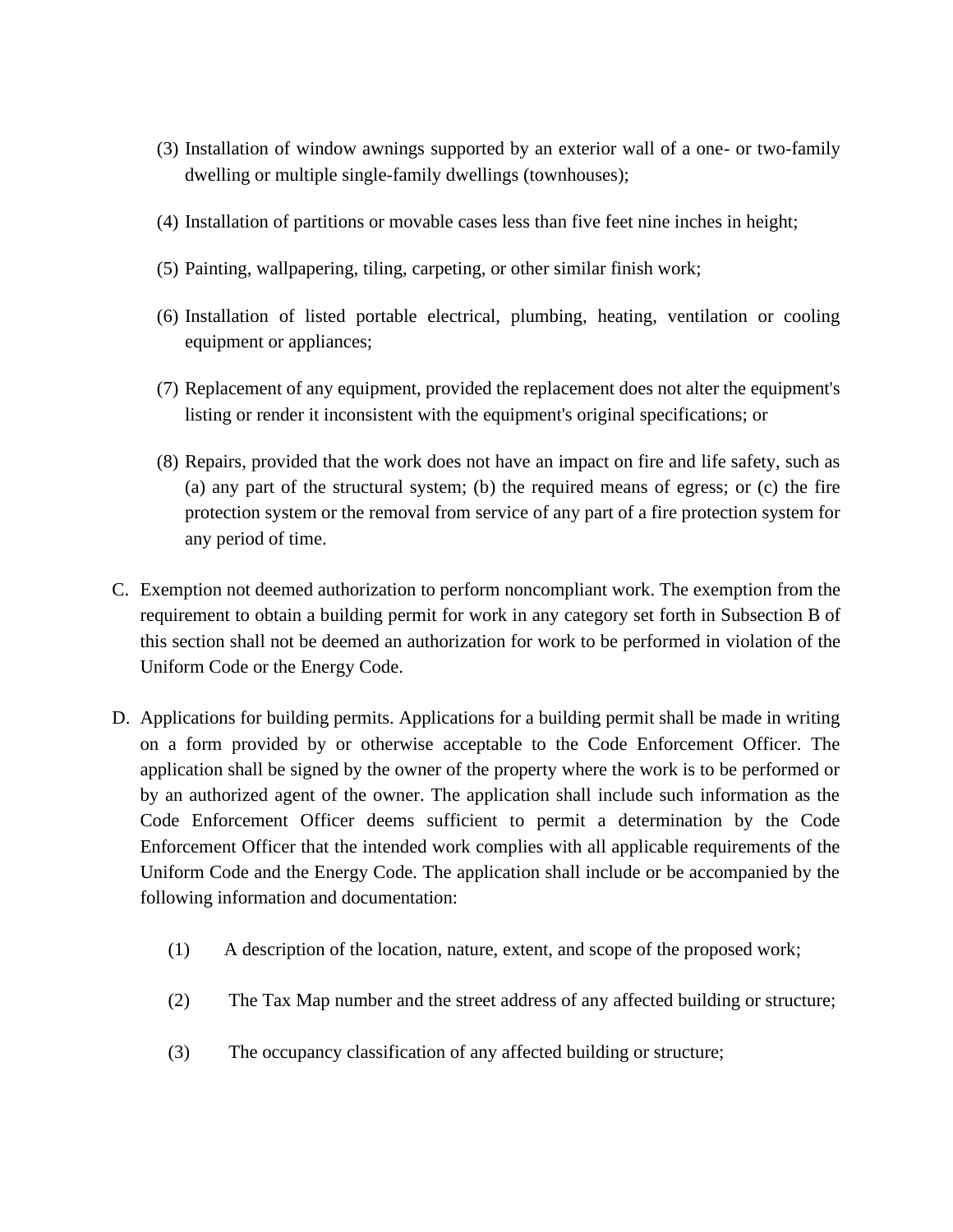- [\(4\)](https://ecode360.com/13327786#13327786) Where applicable, a statement of special inspections prepared in accordance with the provisions of the Uniform Code; and
- [\(5\)](https://ecode360.com/13327787#13327787) At least 2 sets of construction documents (drawings and/or specifications) which:
	- (i) Describe the location, nature, extent, and scope of the proposed work;
	- (ii) Show that the proposed work will conform to the applicable provisions of the Codes;
	- (iii) Show the location, construction, size, and character of all portions of the means of egress;
	- (iv) Show a representation of the building thermal envelope;
	- (v) Show structural information including but not limited to braced wall designs, the size, section, and relative locations of structural members, design loads, and other pertinent structural information;
	- (vi) Show the proposed structural, electrical, plumbing, mechanical, fireprotection, and other service systems of the building;
	- (vii) Include a written statement indicating compliance with the Energy Code;
	- (viii) Include a site plan, drawn to scale and drawn in accordance with an accurate boundary survey, showing the size and location of new construction and existing structures and appurtenances on the site, distances from lot lines, the established street grades and the proposed finished grades, and, as applicable, flood hazard areas, floodways, and design flood elevations; and
	- (ix) Evidence that the documents were prepared by a licensed and registered architect in accordance with Article 147 of the New York State Education Law or a licensed and registered professional engineer in accordance with Article 145 of the New York State Education Law and practice guidelines, including but not limited to the design professional's seal which clearly and legibly shows both the design professional's name and license number and is signed by the design professional whose name appears on the seal in such a manner that neither the name nor the number is obscured in any way, the design professional's registration expiration date, the design professional's firm name (if not a sole practitioner), and, if the documents are submitted by a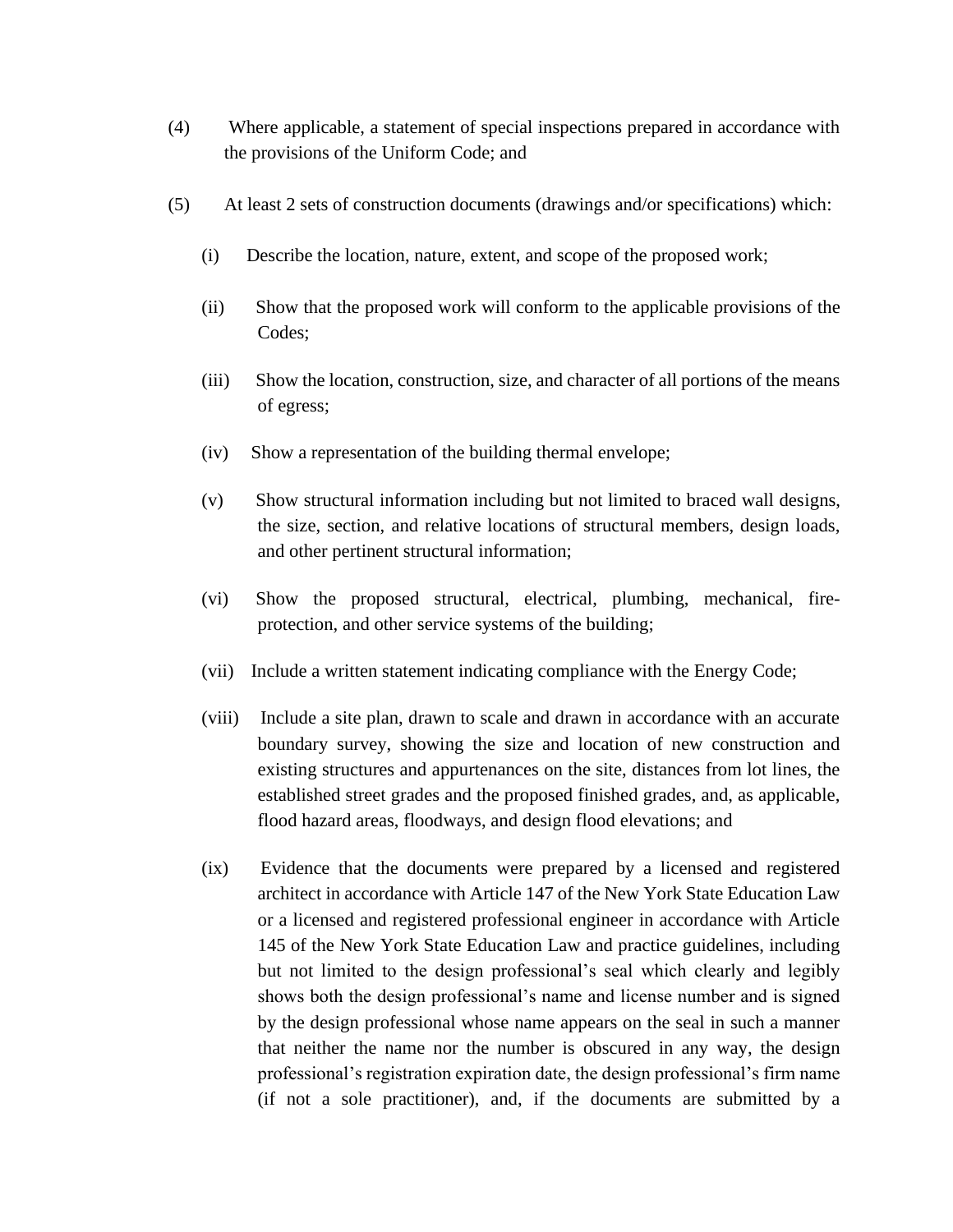professional engineering firm and not a sole practitioner professional engineer, the firm's Certificate of Authorization number.

- [E.](https://ecode360.com/13327793#13327793) Construction documents. Construction documents will not be accepted as part of an application for a building permit unless they satisfy the requirements set forth in Subsection D [\(5\)](https://ecode360.com/13327787#13327787) of this section. Construction documents which are accepted as part of the application for a building permit shall be marked as accepted by the Code Enforcement Officer in writing or by stamp or in the case of electronic media, an electronic marking. One set of the accepted construction documents shall be retained by the Code Enforcement Officer, and one set of the accepted construction documents shall be returned to the applicant to be kept at the work site so as to be available for use by the code enforcement personnel. However, the return of a set of accepted construction documents to the applicant shall not be construed as authorization to commence work, nor as an indication that a building permit will be issued. Work shall not be commenced until and unless a building permit is issued.
- [F.](https://ecode360.com/13327794#13327794) Issuance of building permits. An application for a building permit shall be examined to ascertain whether the proposed work is in compliance with the applicable requirements of the Uniform Code and Energy Code. The Code Enforcement Officer shall issue a building permit if the proposed work is in compliance with the applicable requirements of the Uniform Code and Energy Code.
- [G.](https://ecode360.com/13327795#13327795) Building permits to be displayed. Building permits shall be visibly displayed at the work site and shall remain visible until the authorized work has been completed.
- [H.](https://ecode360.com/13327796#13327796) Work to be performed in accordance with construction documents. All work shall be performed in accordance with the construction documents which were submitted with and accepted as part of the application for the building permit. The building permit shall contain such a directive. The permit holder shall immediately notify the Code Enforcement Officer of any change occurring during the course of the work. The building permit shall contain such a directive. If the Code Enforcement Officer determines that such change warrants a new or amended building permit, such change shall not be made until and unless a new or amended building permit reflecting such change is issued.
- [I.](https://ecode360.com/13327797#13327797) Time limits. Building permits shall become invalid unless the authorized work is commenced within six months following the date of issuance. Building permits shall expire 12 months after the date of issuance. A building permit which has become invalid, or which has expired pursuant to this subsection may be renewed upon application by the permit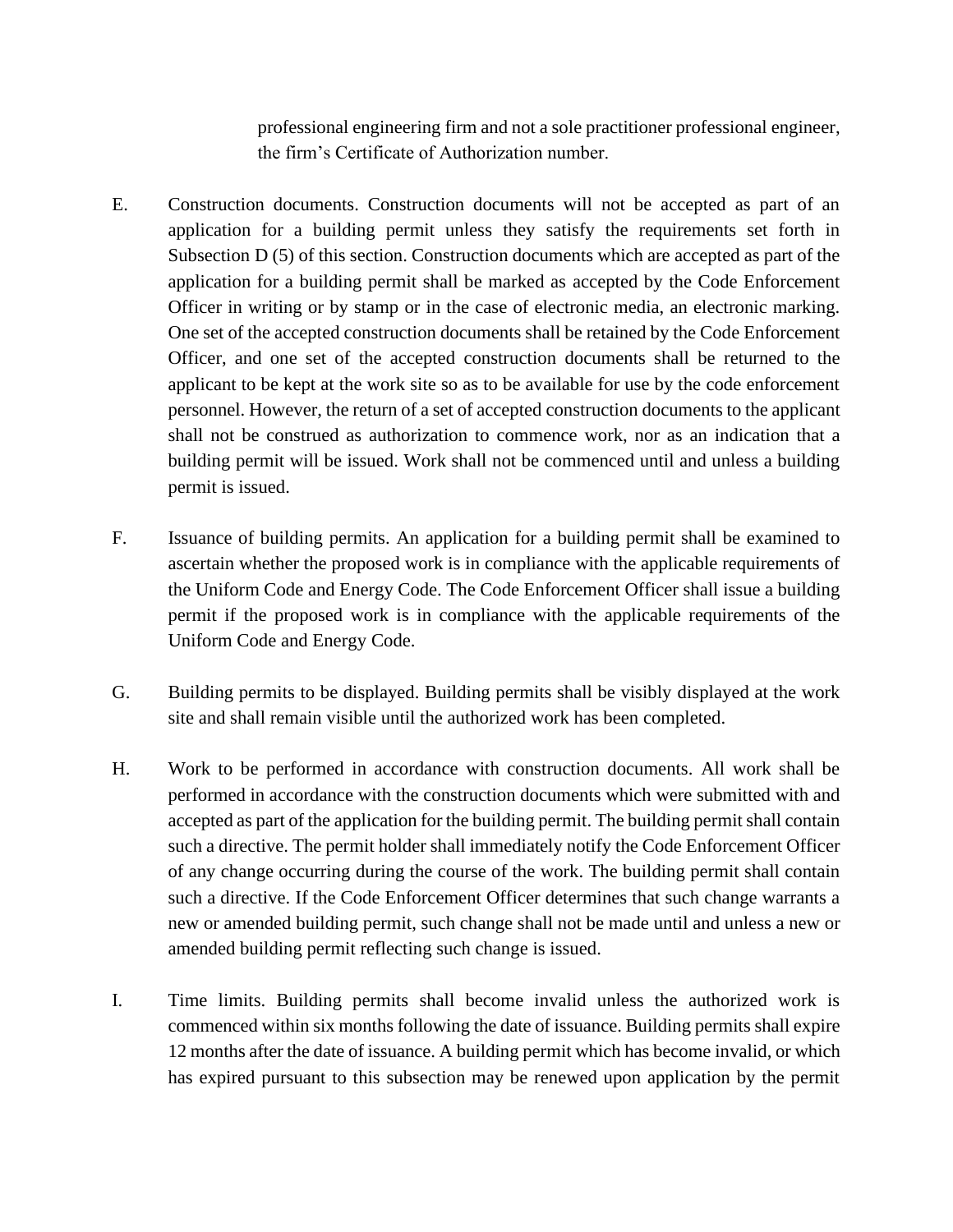holder, payment of the applicable fee, and approval of the application by the Code Enforcement Officer.

- [J.](https://ecode360.com/13327798#13327798) Revocation or suspension of building permits. If the Code Enforcement Officer determines that a building permit was issued in error because of incorrect, inaccurate or incomplete information, or that the work for which a building permit was issued violates the Uniform Code or the Energy Code, the Code Enforcement Officer shall revoke the building permit or suspend the building permit until such time as the permit holder demonstrates that all work then completed is in compliance with all applicable provisions of the Uniform Code and the Energy Code and all work then proposed to be performed shall be in compliance with all applicable provisions of the Uniform Code and the Energy Code.
- [K.](https://ecode360.com/13327799#13327799) Fee. The fee specified in or determined in accordance with the provisions set forth in § [144-](https://ecode360.com/13327927#13327927) [17](https://ecode360.com/13327927#13327927), Fees, of this article must be paid at the time of submission of an application for a building permit, for an amended building permit, or for renewal of a building permit.

### **§ 144-5. [Construction inspections.](https://ecode360.com/13202932#13202958)**

- [A.](https://ecode360.com/13202959#13202959) Work to remain accessible and exposed. Work shall remain accessible and exposed until inspected and accepted by the Code Enforcement Officer or by an inspector authorized by the Code Enforcement Officer. The permit holder shall notify the Code Enforcement Officer when any element of work described in Subsection [B](https://ecode360.com/13202960#13202960) of this section is ready for inspection.
- [B.](https://ecode360.com/13202960#13202960) Elements of work to be inspected. The following elements of the construction process shall be inspected, where applicable:
	- [\(1\)](https://ecode360.com/13327808#13327808) Work site prior to the issuance of a building permit;
	- [\(2\)](https://ecode360.com/13327809#13327809) Footing and foundation;
	- [\(3\)](https://ecode360.com/13327810#13327810) Preparation for concrete slab;
	- [\(4\)](https://ecode360.com/13327811#13327811) Framing;

[\(5\)](https://ecode360.com/13327812#13327812) Structural, electrical, plumbing, mechanical, fire-protection, and other similar service systems of the building;

[\(6\)](https://ecode360.com/13327813#13327813) Fire-resistant construction;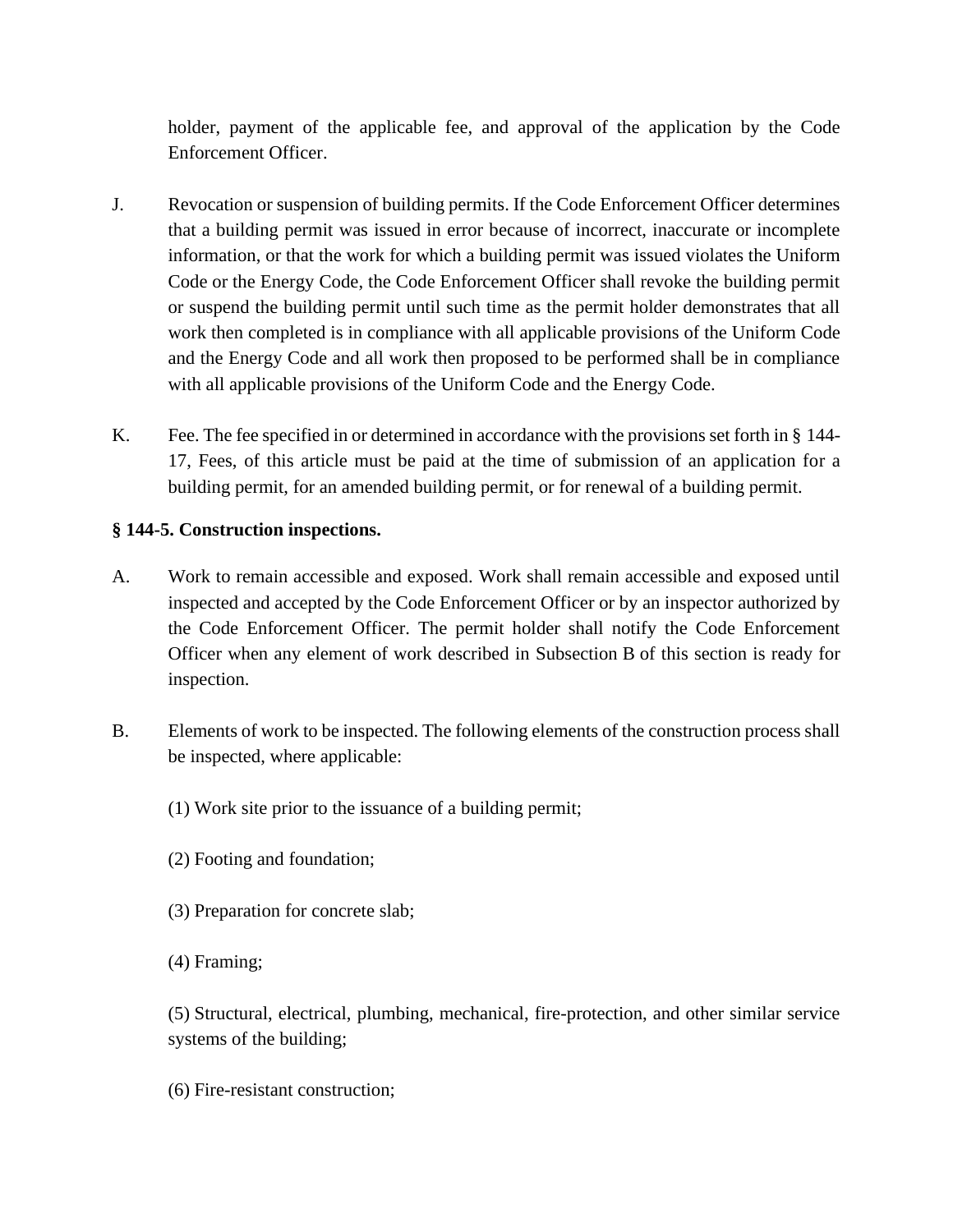- [\(7\)](https://ecode360.com/13327814#13327814) Fire-resistant penetrations;
- [\(8\)](https://ecode360.com/13327815#13327815) Solid-fuel-burning heating appliances, chimneys, flues or gas vents;

[\(9\)](https://ecode360.com/13327816#13327816) Inspections required to demonstrate Energy Code compliance, including but not limited to insulation, fenestration, air leakage, systems controls, mechanical equipment size, and where required, minimum fan efficiencies, programmable thermostats, energy recovery, whole-house ventilation, plumbing heat traps, and high-performance lighting and controls;

- (10) Installation, connection, and assembly of factor manufactured buildings and manufactured homes; and
	- (11) A final inspection after all work authorized by the building permit has been completed.
- [C.](https://ecode360.com/13202961#13202961) Remote inspections. At the discretion of the Code Enforcement Officer or Inspector authorized to perform construction inspections, a remote inspection may be performed in lieu of an in-person inspection when, in the opinion of the Code Enforcement Officer or such authorized Inspector, the remote inspection can be performed to the same level and quality as an in-person inspection and the remote inspection shows to the satisfaction of the Code Enforcement Officer or by such authorized Inspector that the elements of the construction process conform with the applicable requirements of the Uniform Code and Energy Code. Should a remote inspection not afford the Code Enforcement Officer or such authorized Inspector sufficient information to make a determination, an in-person inspection shall be performed.
- D. Inspection results. After inspection, the work or a portion thereof shall be noted as satisfactory as completed, or the permit holder shall be notified as to the manner in which the work fails to comply with the Uniform Code or Energy Code, including a citation to the specific code provision or provisions that have not been met. Work not in compliance with any applicable provision of the Uniform Code or Energy Code shall remain exposed until such work shall have been brought into compliance with all applicable provisions of the Uniform Code and the Energy Code, reinspected, and found satisfactory as completed.
- [E.](https://ecode360.com/13327818#13327818) Fee. The fee specified in or determined in accordance with the provisions set forth in § [17,](https://ecode360.com/13327927#13327927) Fees, of this article must be paid prior to or at the time of each inspection performed pursuant to this section.

### **§ 144-6. [Stop-work orders.](https://ecode360.com/13202932#13202962)**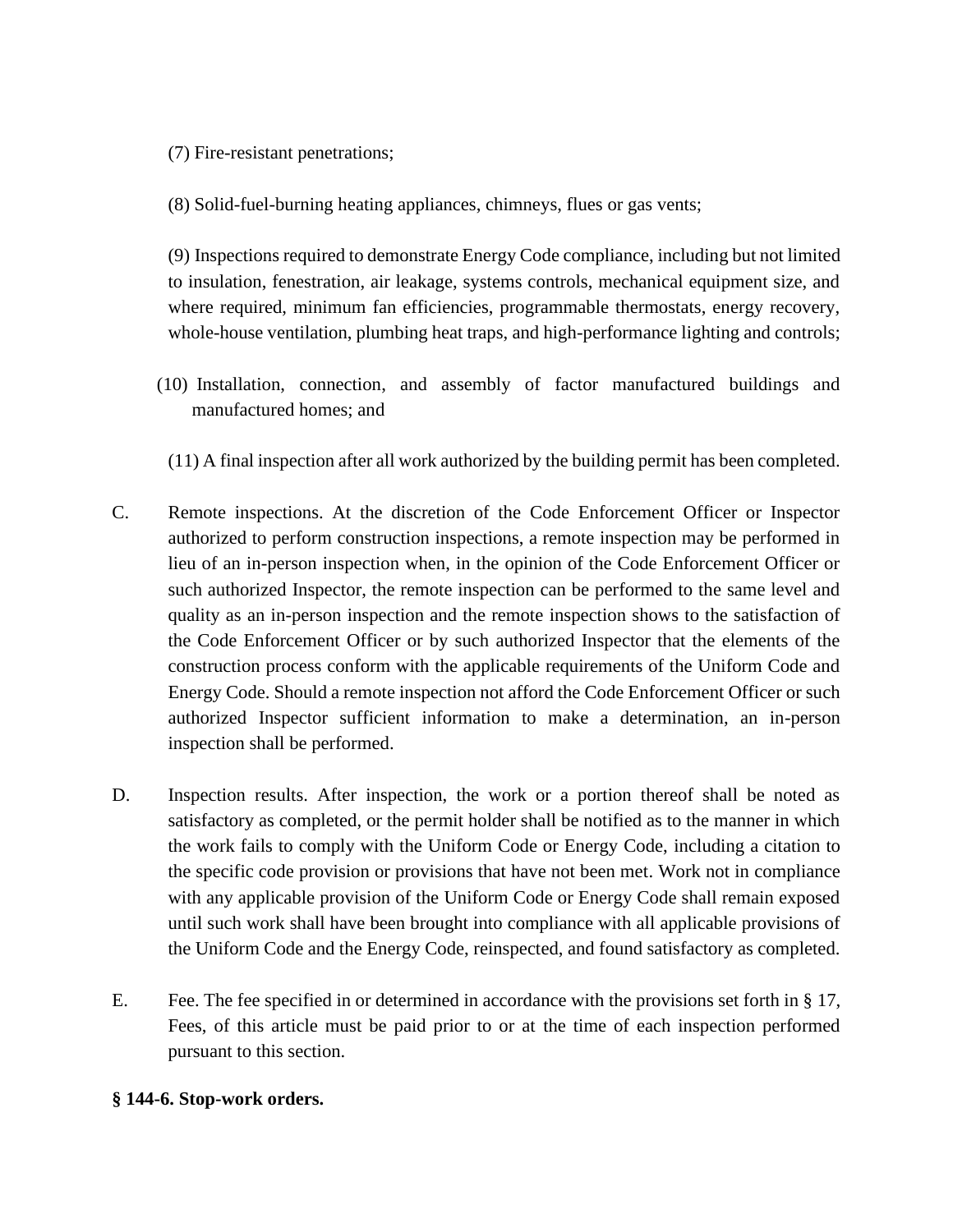- [A.](https://ecode360.com/13202963#13202963) Authority to issue. The Code Enforcement Officer is authorized to issue stop-work orders pursuant to this section. The Code Enforcement Officer shall issue a stop-work order to halt:
	- [\(1\)](https://ecode360.com/13327833#13327833) Any work that is determined by the Code Enforcement Officer to be contrary to any applicable provision of the Uniform Code or Energy Code, without regard to whether such work is or is not work for which a building permit is required, and without regard to whether a building permit has or has not been issued for such work; or
	- [\(2\)](https://ecode360.com/13327834#13327834) Any work that is being conducted in a dangerous or unsafe manner in the opinion of the Code Enforcement Officer, without regard to whether such work is or is not work for which a building permit is required, and without regard to whether a building permit has or has not been issued for such work; or
	- [\(3\)](https://ecode360.com/13327835#13327835) Any work for which a building permit is required which is being performed without the required building permit, or under a building permit that has become invalid, has expired, or has been suspended or revoked.
- [B.](https://ecode360.com/13202964#13202964) Content of stop-work orders. Stop-work orders shall be in writing, be dated and signed by the Code Enforcement Officer, state the reason or reasons for issuance, and, if applicable, state the conditions which must be satisfied before work will be permitted to resume.
- [C.](https://ecode360.com/13327836#13327836) Service of stop-work orders. The Code Enforcement Officer shall cause the stop-work order, or a copy thereof, to be served on the owner of the affected property (and, if the owner is not the permit holder, on the permit holder) personally or by certified mail. The Code Enforcement Officer shall be permitted, but not required, to cause the stop-work order, or a copy thereof, to be served on any builder, architect, tenant, contractor, subcontractor, construction superintendent, or their agents, or any other person taking part or assisting in work affected by the stop-work order, personally or by certified mail; provided, however, that failure to serve any person mentioned in this sentence shall not affect the efficacy of the stop-work order.
- [D.](https://ecode360.com/13327837#13327837) Effect of stop-work order. Upon the issuance of a stop-work order, the owner of the affected property, the permit holder and any other person performing, taking part in or assisting in the work shall immediately cease all work which is the subject of the stop-work order, other than work expressly authorized by the Code Enforcement Officer to correct the reason for issuing the Stop Work Order.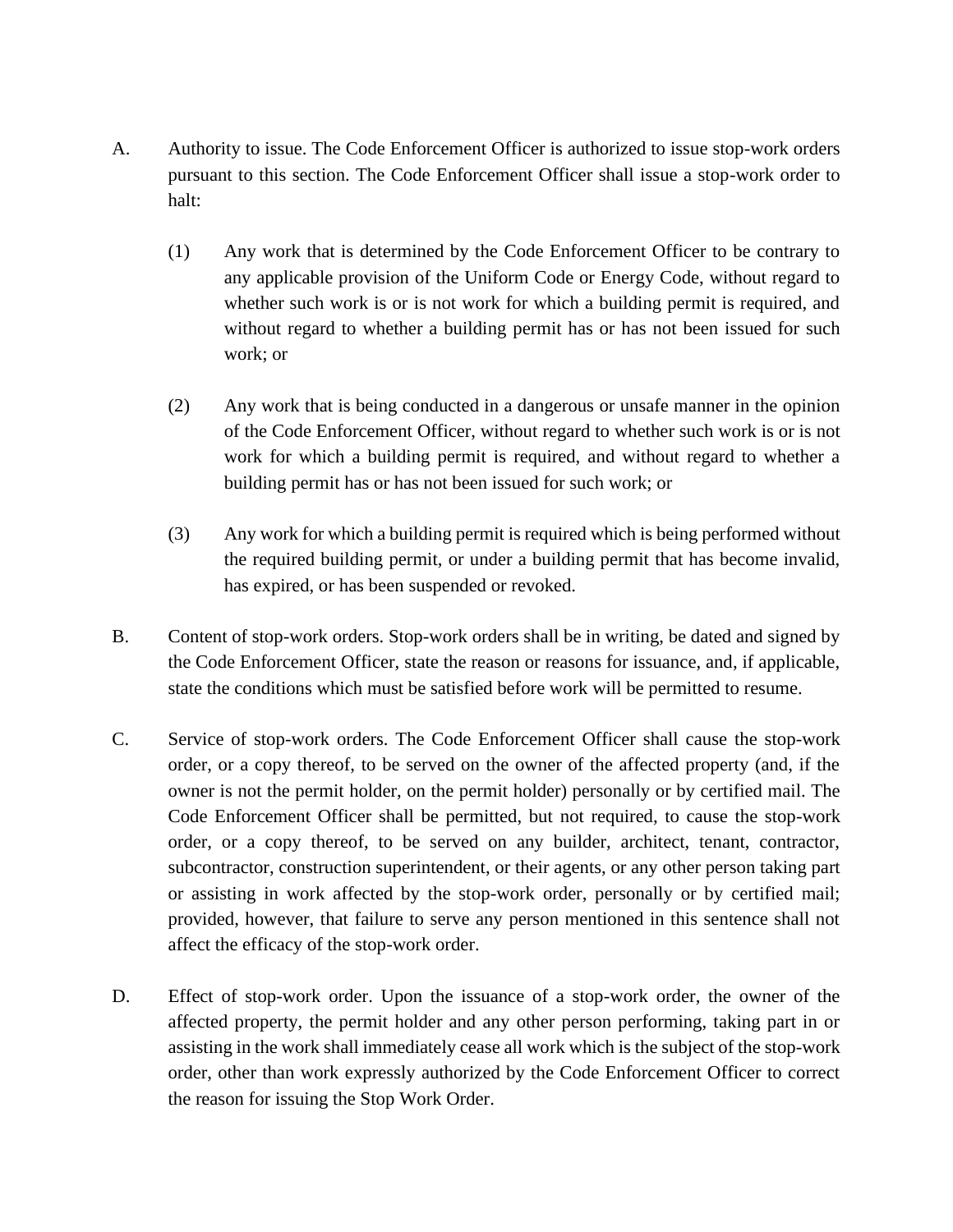[E.](https://ecode360.com/13327838#13327838) Remedy not exclusive. The issuance of a stop-work order shall not be the exclusive remedy available to address any event described in Subsection [A](https://ecode360.com/13202963#13202963) of this section, and the authority to issue a stop-work order shall be in addition to, and not in substitution for or limitation of, the right and authority to pursue any other remedy or impose any other penalty under § [144-16](https://ecode360.com/13327926#13327926), Violations, of this article or under any other applicable local law or state law. Any such other remedy or penalty may be pursued at any time, whether prior to, at the time of, or after the issuance of a stop-work order.

## **§ 144-7**. **[Certificates of occupancy and Certificates of compliance.](https://ecode360.com/13202932#13202965)**

- [A.](https://ecode360.com/13327847#13327847) Certificates of occupancy and certificates of compliance required. A certificate of occupancy or certificate of compliance shall be required for any work which is the subject of a building permit and for all structures, buildings, or portions thereof which are converted from one use or occupancy classification or subclassification to another. Permission to use or occupy a building or structure, or portion thereof, for which a building permit was previously issued shall be granted only by issuance of a certificate of occupancy or certificate of compliance.
- [B.](https://ecode360.com/13327848#13327848) Issuance of certificates of occupancy and certificates of compliance. The Code Enforcement Officer shall issue a certificate of occupancy or certificate of compliance if the work which was the subject of the building permit was completed in accordance with all applicable provisions of the Uniform Code and Energy Code and, if applicable, the structure, building or portion thereof that was converted from one use or occupancy classification or subclassification to another complies with all applicable provisions of the Uniform Code and Energy Code. The Code Enforcement Officer or an inspector authorized by the Code Enforcement Officer shall inspect the building, structure or work prior to the issuance of a certificate of occupancy or certificate of compliance. In addition, where applicable, the following documents, prepared in accordance with the provisions of the Uniform Code by such person or persons as may be designated by or otherwise acceptable to the Code Enforcement Officer, at the expense of the applicant for the certificate of occupancy or certificate of compliance, shall be provided to the Code Enforcement Officer prior to the issuance of the certificate of occupancy or certificate of compliance:
	- [\(1\)](https://ecode360.com/13327849#13327849) A written statement of structural observations and/or a final report of special inspections;
	- [\(2\)](https://ecode360.com/13327850#13327850) Flood hazard certifications;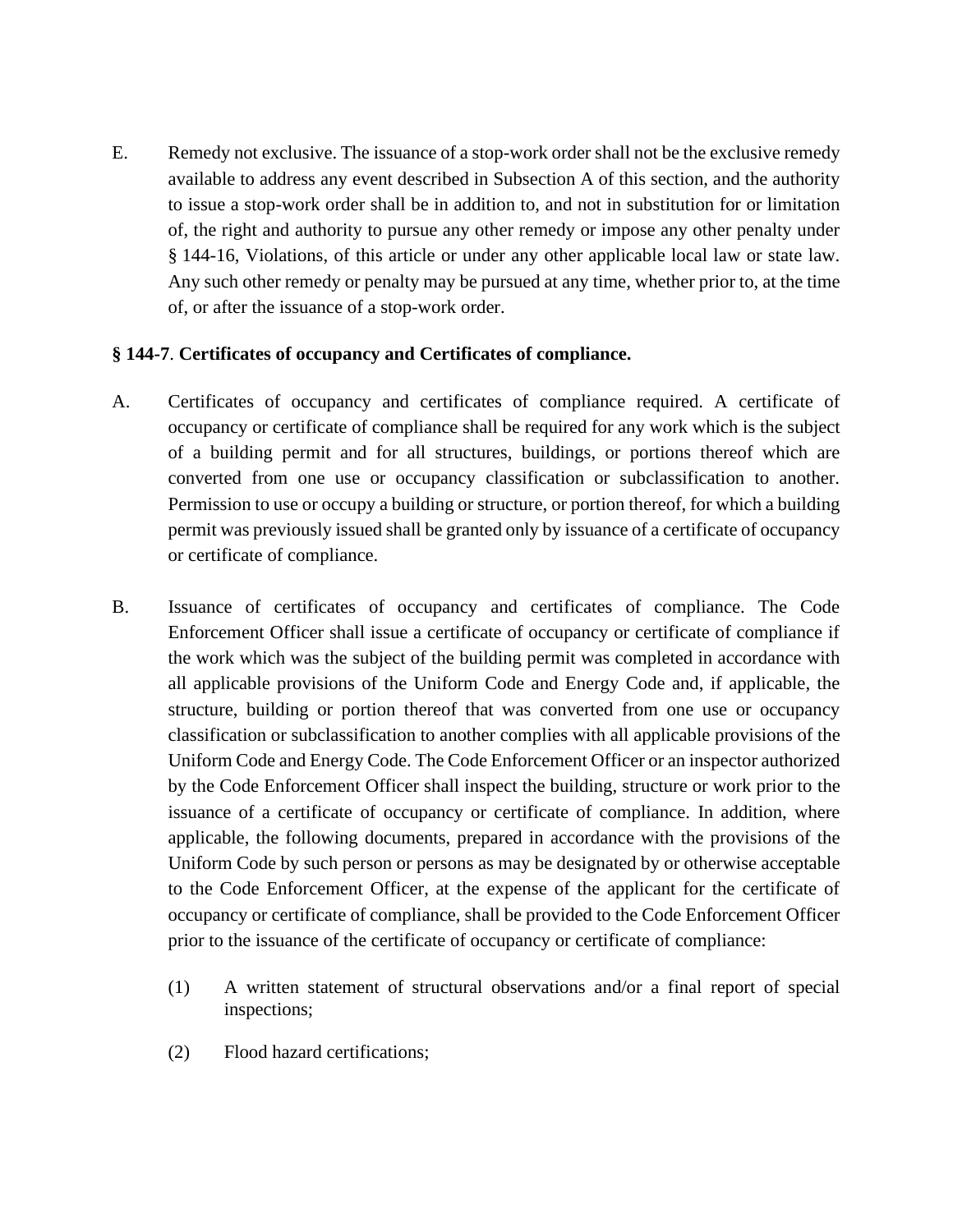- (3) A written statement of the results of tests performed to show compliance with the Energy Code; and
- (4) Where applicable, the affixation of the appropriate seals, insignias, and manufacturer's data plates as required for factory manufactured buildings and/or manufactured homes.
- [C.](https://ecode360.com/13327851#13327851) Contents of certificates of occupancy and certificates of compliance. A certificate of occupancy or certificate of compliance shall contain the following information:
	- (1) The building permit number, if any;
	- (2) The date of issuance of the building permit, if any;
	- [\(3\)](https://ecode360.com/13327854#13327854) The name, address and Tax Map number of the property;
	- [\(4\)](https://ecode360.com/13327855#13327855) If the certificate of occupancy or certificate of compliance is not applicable to an entire structure, a description of that portion of the structure for which the certificate of occupancy or certificate of compliance is issued;
	- [\(5\)](https://ecode360.com/13327856#13327856) The use and occupancy classification of the structure;
	- [\(6\)](https://ecode360.com/13327857#13327857) The type of construction of the structure;
	- [\(7\)](https://ecode360.com/13327858#13327858) The occupant load of the assembly areas in the structure, if any;
	- [\(8\)](https://ecode360.com/13327859#13327859) If an automatic sprinkler system is provided, a notation as to whether the sprinkler system is required;
	- [\(9\)](https://ecode360.com/13327860#13327860) Any special conditions imposed in connection with the issuance of the building permit; and
	- [\(10\)](https://ecode360.com/13327861#13327861) The signature of the Code Enforcement Officer issuing the certificate of occupancy or certificate of compliance and the date of issuance.
- [D.](https://ecode360.com/13327862#13327862) Temporary certificate. The Code Enforcement Officer shall be permitted to issue a temporary certificate of occupancy allowing the temporary occupancy of a building or structure, or a portion thereof, prior to completion of the work which is the subject of a building permit. However, in no event shall the Code Enforcement Officer issue a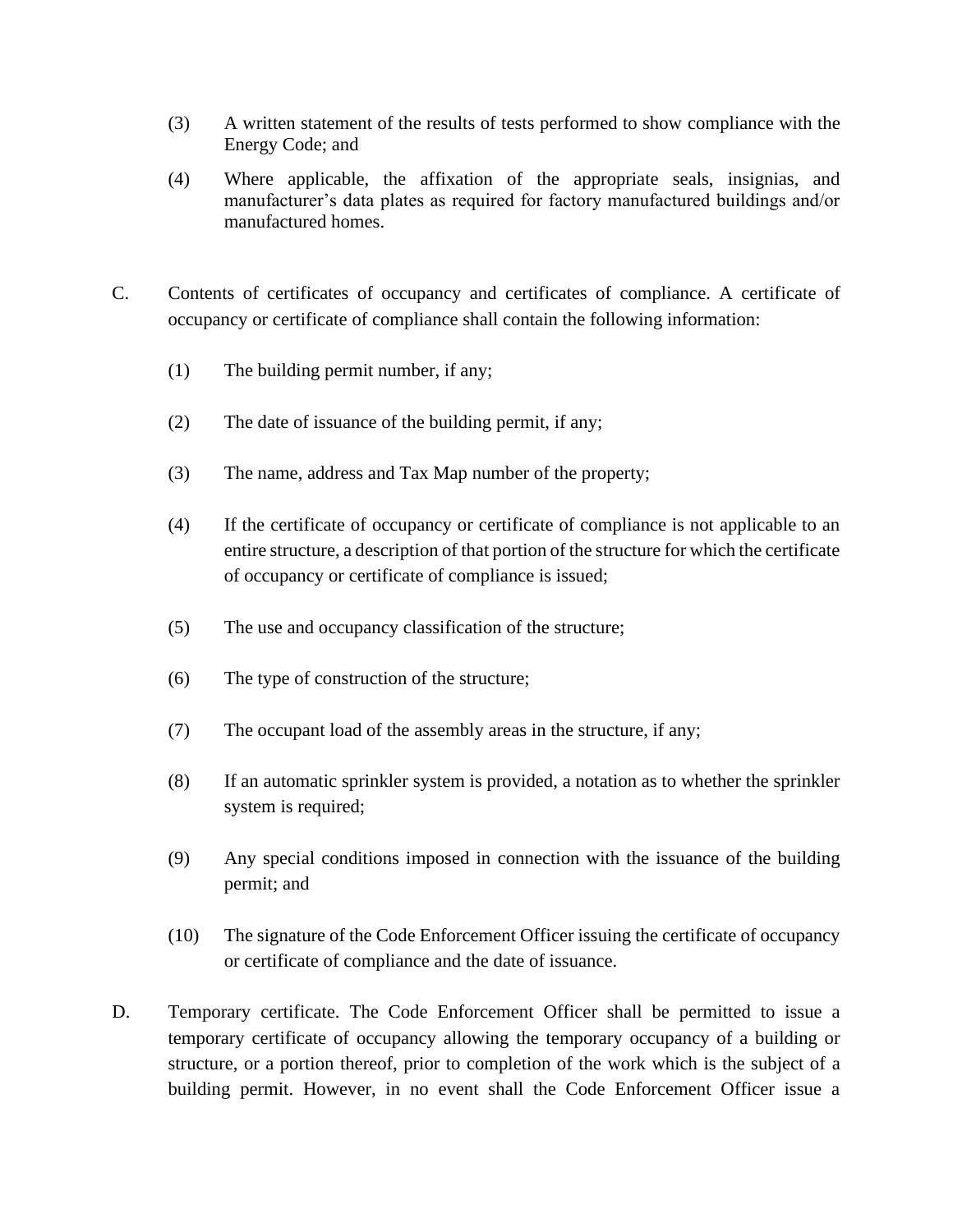temporary certificate of occupancy unless the Code Enforcement Officer determines that (1) the building or structure, or the portion thereof covered by the temporary certificate of occupancy; (2) that any required fire and life safety components, such as fire protection equipment and fire, smoke, carbon monoxide, and heat detectors and alarms are installed and operational; and (3) that all required means of egress from the building or structure have been provided. The Code Enforcement Officer may include in a temporary certificate of occupancy such terms and conditions as he or she deems necessary or appropriate to ensure the health and safety of the persons occupying and using the building or structure and/ or performing further construction work in the building or structure. A temporary certificate shall be effective for a period of time, not to exceed six months, which shall be determined by the Code Enforcement Officer and specified in the temporary certificate of occupancy. During the specified period of effectiveness of the temporary certificate, the permit holder shall undertake to bring the building or structure into full compliance with all applicable provisions of the Uniform Code and the Energy Code.

- [E.](https://ecode360.com/13327863#13327863) Revocation or suspension of certificates. If the Code Enforcement Officer determines that a certificate of occupancy, certificate of compliance or a temporary certificate was issued in error because of incorrect, inaccurate or incomplete information, and if the relevant deficiencies are not corrected to the satisfaction of the Code Enforcement Officer within such period of time as shall be specified by the Code Enforcement Officer, the Code Enforcement Officer shall revoke or suspend such certificate.
- [F.](https://ecode360.com/13327864#13327864) Fee. The fee specified in or determined in accordance with the provisions set forth in § [144-](https://ecode360.com/13327927#13327927) [17](https://ecode360.com/13327927#13327927), Fees, of this article must be paid at the time of submission of an application for a certificate of occupancy/certificate of compliance or for a temporary certificate.

## **§ 144-8. [Notification regarding fire or explosion.](https://ecode360.com/13202932#13202966)**

The chief of any fire department providing fire-fighting services for a property within the Town of Barre shall promptly notify the Code Enforcement Officer of any fire or explosion involving any structural damage, electrical fire or damage, fuel-burning appliance, chimney or gas vent.

# **§ 144-9. [Unsafe buildings Structures, and Equipment and Conditions of Imminent Danger.](https://ecode360.com/13202932#13202967)**

Unsafe buildings, structures, equipment, and conditions of imminent danger in the Town of Barre shall be identified and addressed in accordance with the procedures established by Chapter [130,](https://ecode360.com/13202909#13202909) Buildings, Unsafe; Property Nuisances, as now in effect or as hereafter amended from time to time.

## **§ 144-10. [Operating permits.](https://ecode360.com/13202932#13202968)**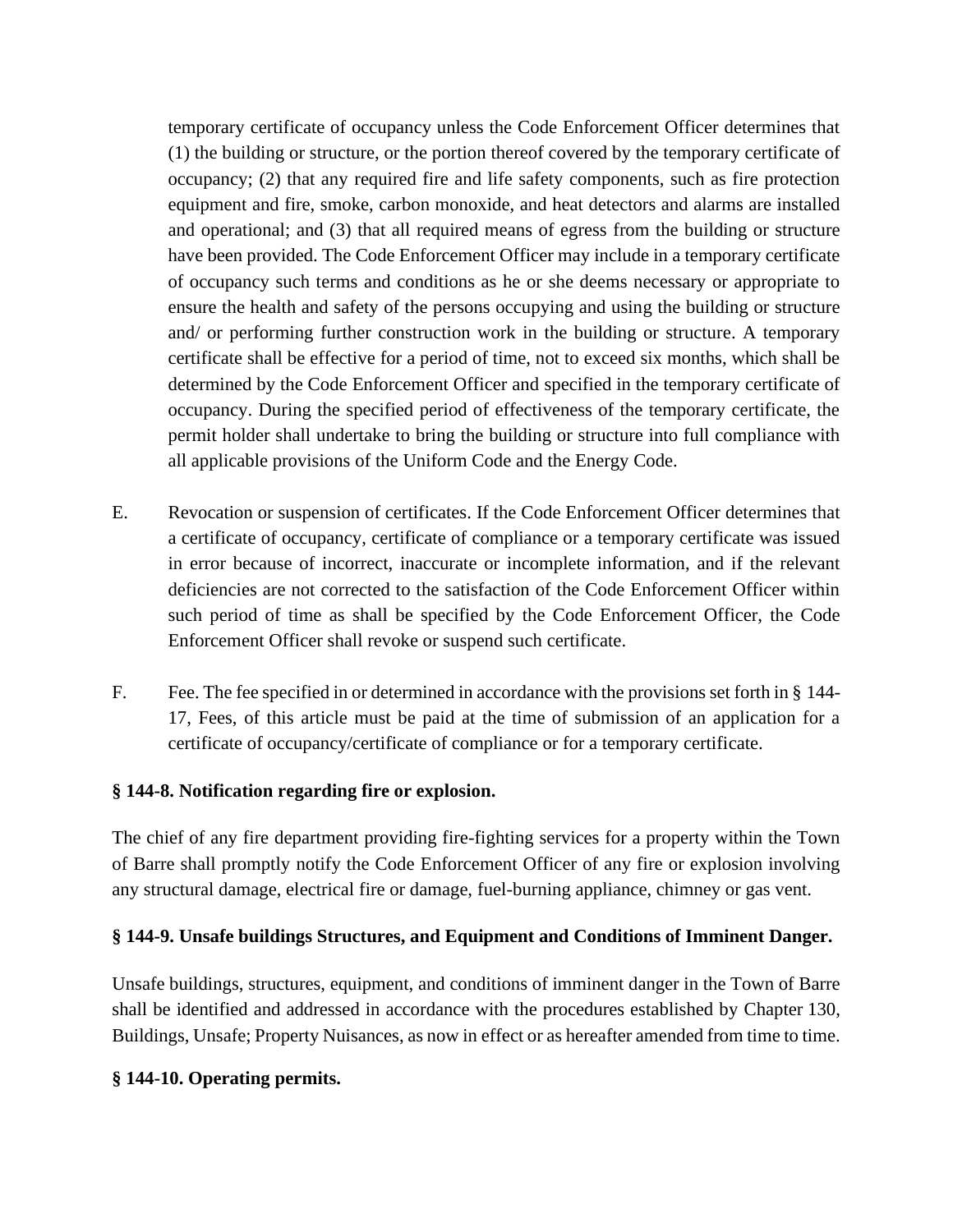- [A.](https://ecode360.com/13327908#13327908) Operating permits required. Operating Permits shall be required for conducting any process or activity or for operating any type of building, structure, or facility listed below:
	- (1) Manufacturing, storing, or handling hazardous materials in quantities exceeding those listed in the applicable Maximum Allowable Quantity tables found in Chapter 50 of the FCNYS;
	- (2) Buildings, structures, facilities, processes, and/or activities that are within the scope and/or permit requirements of the chapter or section title of the FCNYS as follows:
	- i. Chapter 22, "Combustible Dust-Producing Operations." Facilities where the operation produces combustible dust;
	- ii. Chapter 24, "Flammable Finishes." Operations utilizing flammable or combustible liquids, or the application of combustible powders regulated by Chapter 24 of the FCNYS;
	- iii. Chapter 25, "Fruit and Crop Ripening." Operating a fruit- or crop-ripening facility or conducting a fruit-ripening process using ethylene gas;
	- iv. Chapter 26, "Fumigation and Insecticidal Fogging." Conducting fumigation or insecticidal fogging operations in buildings, structures, and spaces, except for fumigation or insecticidal fogging performed by the occupant of a detached one-family dwelling;
	- v. Chapter 31, "Tents, Temporary Special Event Structures, and Other Membrane Structures." Operating an air-supported temporary membrane structure, a temporary special event structure, or a tent where approval is required pursuant to Chapter 31 of the FCNYS;
	- vi. Chapter 32, "High-Piled Combustible Storage." High-piled combustible storage facilities with more than 500 square feet (including aisles) of high-piled storage;
	- vii. Chapter 34, "Tire Rebuilding and Tire Storage." Operating a facility that stores in excess of 2,500 cubic feet of scrap tires or tire byproducts or operating a tire rebuilding plant;
	- viii. Chapter 35, "Welding and Other Hot Work." Performing public exhibitions and demonstrations where hot work is conducted, use of hot work, welding, or cutting equipment, inside or on a structure, except an operating permit is not required where work is conducted under the authorization of a building permit or where performed by the occupant of a detached one- or two-family dwelling;
	- ix. Chapter 40, "Sugarhouse Alternative Activity Provisions." Conducting an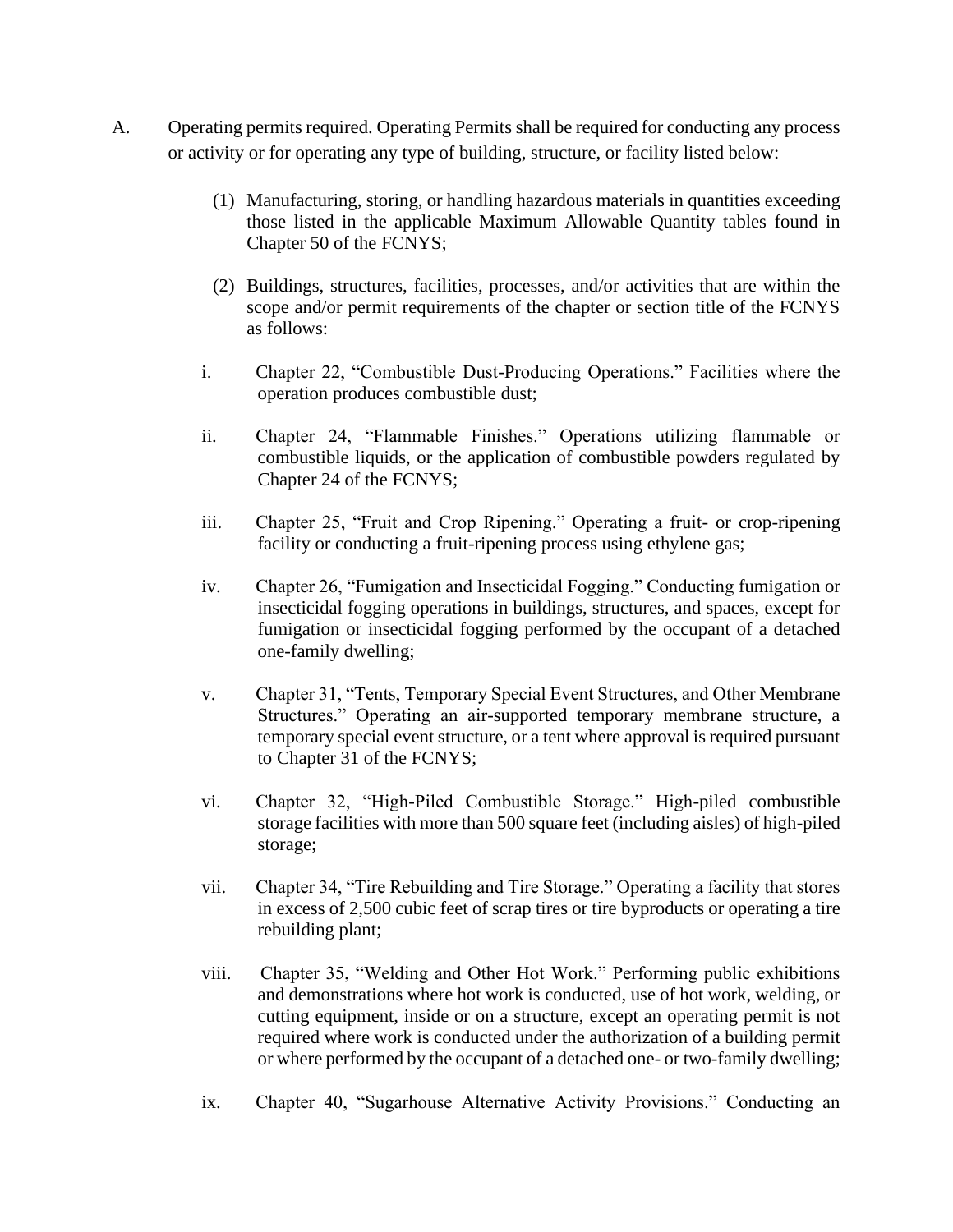alternative activity at a sugarhouse;

- x. Chapter 56, "Explosives and Fireworks." Possessing, manufacturing, storing, handling, selling, or using, explosives, fireworks, or other pyrotechnic special effects materials except the outdoor use of sparkling devices as defined by Penal Law section 270;
- xi. Section 307, "Open Burning, Recreational Fires and Portable Outdoor Fireplaces." Conducting open burning, not including recreational fires and portable outdoor fireplaces;
- xii. Section 308, "Open Flames." Removing paint with a torch, or using open flames, fire, and burning in connection with assembly areas or educational occupancies; and
- xiii. Section 319, "Mobile Food Preparation Vehicles." Operating a mobile food preparation vehicle in accordance with the permitting requirements established by Local Law  $\frac{\text{Number} \, [\_\_\_\text{off} \_\_\text{l}}{\text{as now in effect or as hereafter amended}}$ from time to time.
	- (3) Energy storage systems, where the system exceeds the values shown in Table 1206.1 of the FCNYS or exceeds the permitted aggregate ratings in section R327.5 of the RCNYS;
	- (4) Buildings containing one or more assembly areas;
	- (5) Outdoor events where the planned attendance exceeds 1,000 persons;
	- (6) Facilities that store, handle or use hazardous production materials;
	- (7) Buildings whose use or occupancy classification may pose a substantial potential hazard to public safety, as determined by resolution adopted by the legislative body of the Town of Barre; and
	- (8) Other processes or activities or for operating any type of building, structure, or facility as determined by resolution adopted by the legislative body of this Town. Any person who proposes to undertake any activity or to operate any type of building listed in this subdivision (a) shall be required to obtain an Operating Permit prior to commencing such activity or operation.
- [B.](https://ecode360.com/13327916#13327916) Applications for operating permits. An application for an operating permit shall be in writing on a form provided by or otherwise acceptable to the Code Enforcement Officer. Such application shall include such information as the Code Enforcement Officer deems sufficient to permit a determination by the Code Enforcement Officer that quantities, materials, and activities conform to the requirements of the Uniform Code. If the Code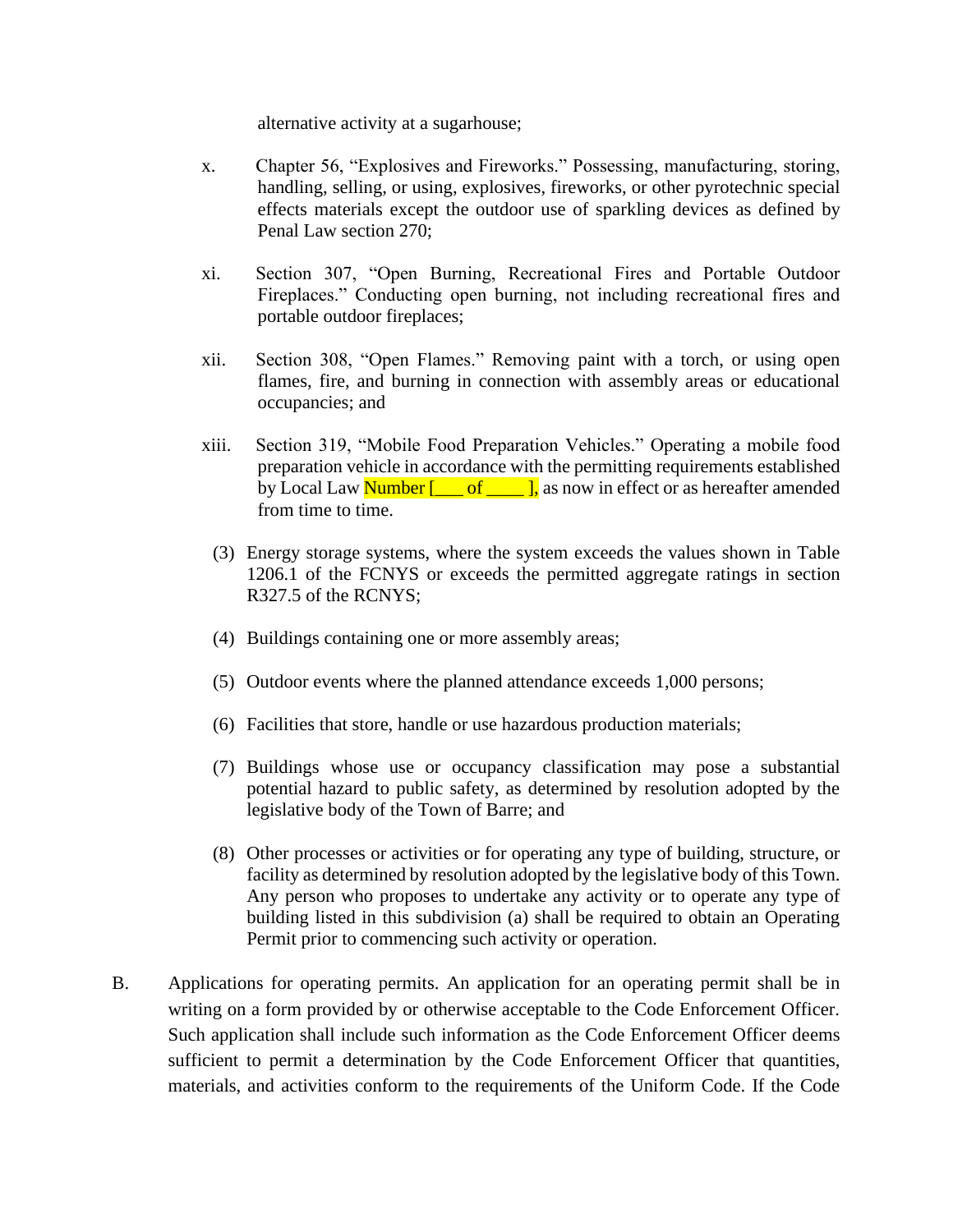Enforcement Officer determines that tests or reports are necessary to verify conformance, such tests or reports shall be performed or provided by such person or persons as may be designated by or otherwise acceptable to the Code Enforcement Officer, at the expense of the applicant.

- [C.](https://ecode360.com/13327917#13327917) Inspections. The Code Enforcement Officer or an inspector authorized by the Code Enforcement Officer shall inspect the subject premises prior to the issuance of an operating permit. Such inspections shall be performed either in-person or remotely. Remote inspections in lieu of in-person inspections may be performed when, at the discretion of the Code Enforcement Officer or an Inspector authorized by the Code Enforcement Officer, the remote inspection can be performed to the same level and quality as an in-person inspection and the remote inspection shows to the satisfaction of the Code Enforcement Officer or Inspector authorized by the Code Enforcement Officer that the premises conform with the applicable requirements of the Uniform Code and the code enforcement program. Should a remote inspection not afford the Town of Barre sufficient information to make a determination, an in-person inspection shall be performed. After inspection, the premises shall be noted as satisfactory and the operating permit shall be issued, or the operating permit holder shall be notified as to the manner in which the premises fail to comply with either or both of the Uniform Code and the code enforcement program, including a citation to the specific provision or provisions that have not been met.
- [D.](https://ecode360.com/13327918#13327918) Multiple activities. In any circumstance in which more than one activity listed in Subsection [A](https://ecode360.com/13327908#13327908) of this section is to be conducted at a location, the Code Enforcement Officer may require a separate operating permit for each such activity, or the Code Enforcement Officer may, in his or her discretion, issue a single operating permit to apply to all such activities.
- [E.](https://ecode360.com/13327919#13327919) Duration of Operating Permits. Operating permits shall be issued for a specified period of time consistent with local conditions, but in no event to exceed as follows:
	- (1) 180 days for tents, special event structures, and other membrane structures;
	- (2) 60 days for alternative activities at a sugarhouse;
	- (3) Three (3) years for the activities, structures, and operations determined per paragraph (9) of subdivision (a) of this section; and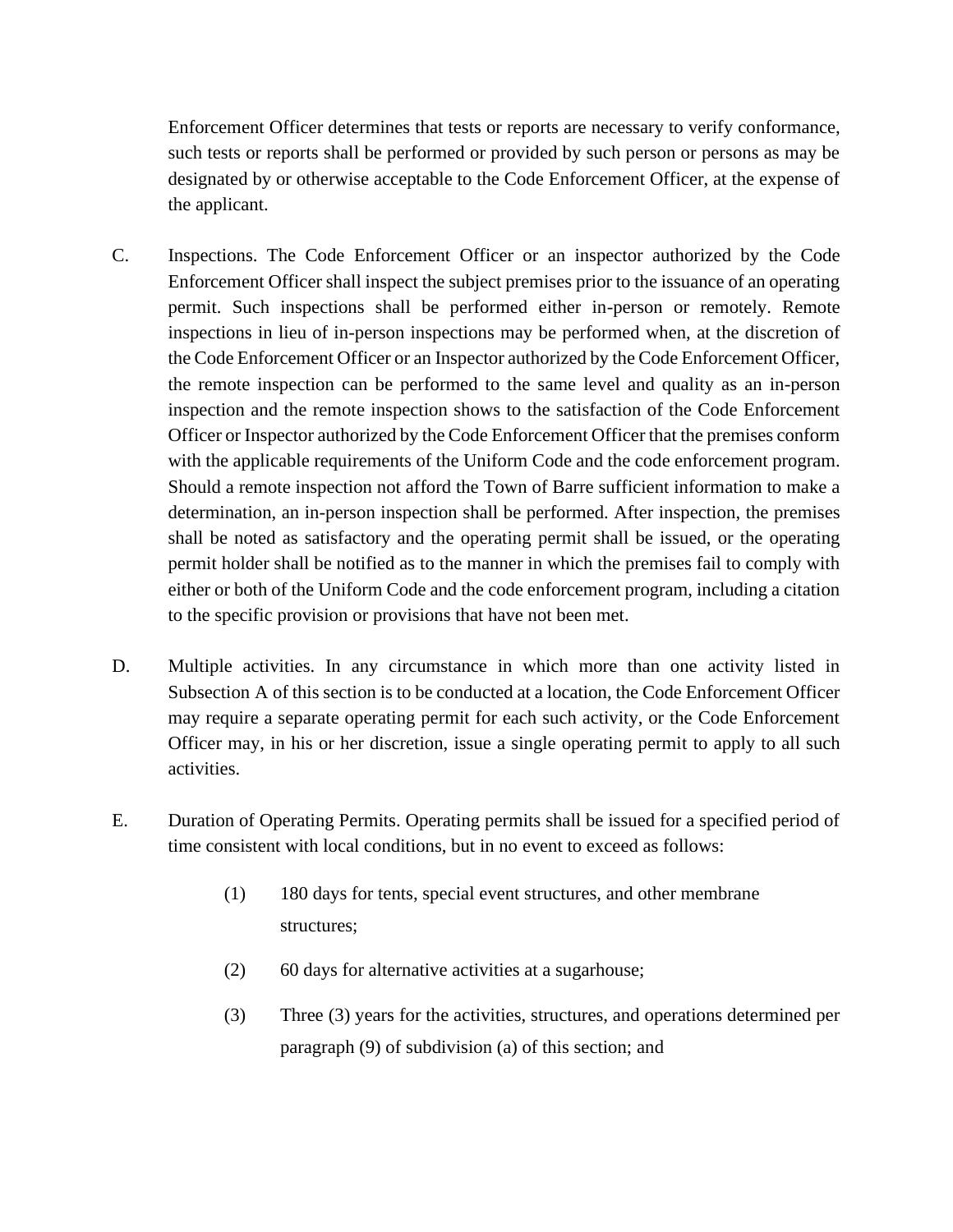(4) One (1) year for all other activities, structures, and operations identified in subdivision (a) of this section.

The effective period of each Operating Permit shall be specified in the Operating Permit. An Operating Permit may be reissued or renewed upon application to the Code Enforcement Officer, payment of the applicable fee, and approval of such application by the Code Enforcement Officer.

- [F.](https://ecode360.com/13327920#13327920) Revocation or suspension of operating permits. If the Code Enforcement Officer determines that any activity or building for which an operating permit was issued does not comply with any applicable provision of the Uniform Code, such operating permit shall be revoked or suspended.
- [G.](https://ecode360.com/13327921#13327921) Fee. The fee specified in or determined in accordance with the provisions set forth in § [144-](https://ecode360.com/13327927#13327927) [17](https://ecode360.com/13327927#13327927), Fees, of this article must be paid at the time of submission of an application for an operating permit, for an amended operating permit, or for reissue or renewal of an operating permit.

## **§ 144-11. Fire [safety and property maintenance inspections.](https://ecode360.com/13202932#13327922)**

- [A.](https://ecode360.com/13327929#13327929) Inspections required. Fire safety and property maintenance inspections of buildings and structures shall be performed by the Code Enforcement Officer, or an inspector designated by the Code Enforcement Officer at the following intervals:
	- [\(1\)](https://ecode360.com/13327930#13327930) at least once every 12 months for buildings which contain an assembly area;
	- [\(2\)](https://ecode360.com/13327931#13327931) at least once every 12 months; for public and private schools and colleges, including any buildings of such schools or colleges containing classrooms, dormitories, fraternities, sororities, laboratories, physical education, dining, or recreational facilities; and
	- [\(3\)](https://ecode360.com/13327932#13327932) at least once every 36 months for multiple dwellings and all nonresidential occupancies.
- [B.](https://ecode360.com/13327933#13327933) Remote inspections. At the discretion of the Code Enforcement Officer or Inspector authorized to perform fire safety and property maintenance inspections, a remote inspection may be performed in lieu of in-person inspections when, in the opinion of the Code Enforcement Officer or such authorized Inspector, the remote inspection can be performed to the same level and quality as an in-person inspection and the remote inspection shows to the satisfaction of the Code Enforcement Officer or such authorized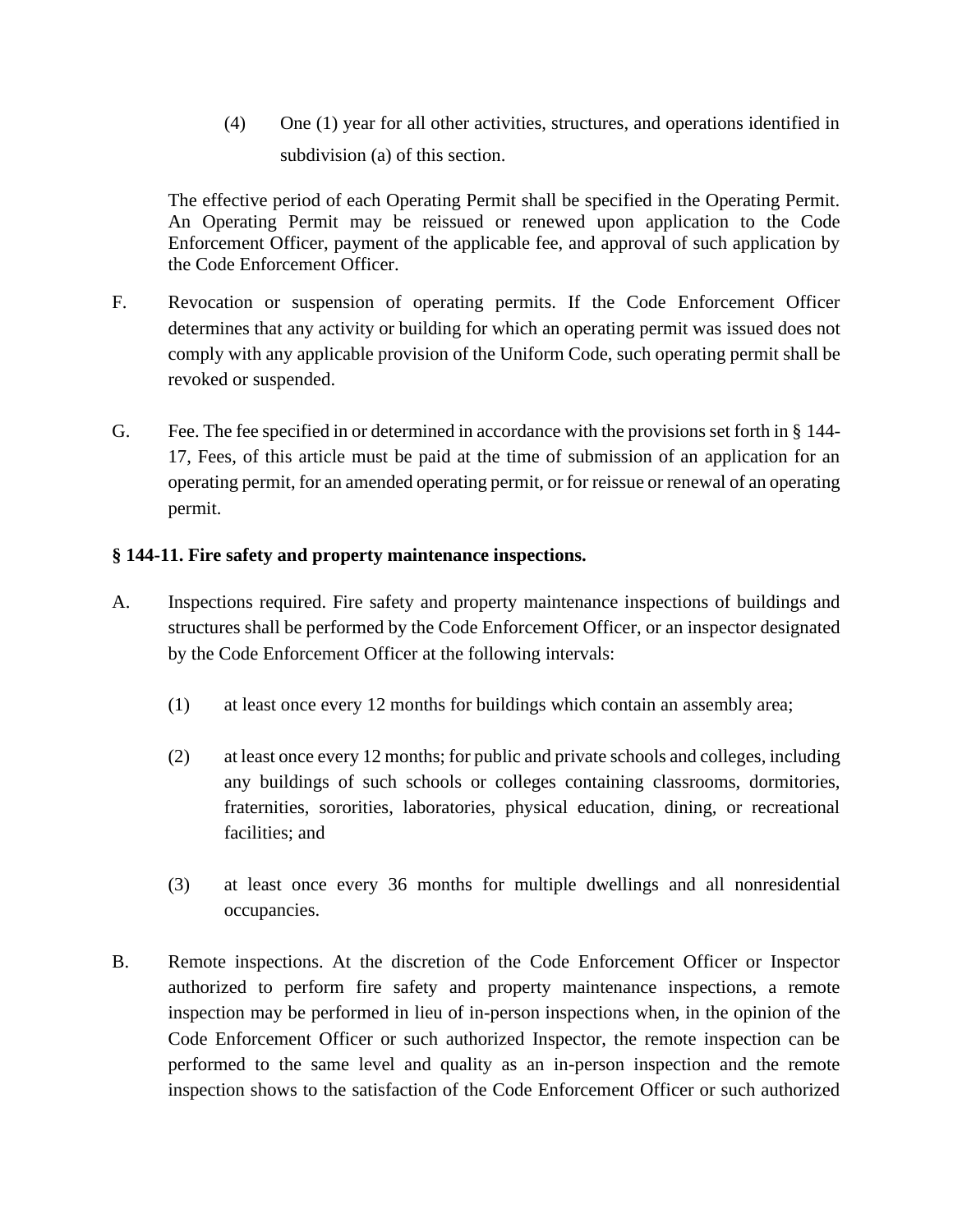Inspector that the premises conform with the applicable provisions of 19 NYCRR Part 1225 and the publications incorporated therein by reference and the applicable provisions of 19 NYCRR Part 1226 and the publications incorporated therein by reference. Should a remote inspection not afford the Code Enforcement Officer or such authorized Inspector sufficient information to make a determination, an in-person inspection shall be performed.

- C. Inspections permitted. In addition to the inspections required by Subsection [A](https://ecode360.com/13327929#13327929) of this section, a fire safety and property maintenance inspection of any building, structure, use, or occupancy, or of any dwelling unit, may also be performed by the Code Enforcement Officer or an inspector authorized to perform fire safety and property maintenance inspections at any time upon: the request of the owner of the property to be inspected or an authorized agent of such owner; receipt by the Code Enforcement Officer of a written statement alleging that conditions or activities failing to comply with the Uniform Code or Energy Code exist; or receipt by the Code Enforcement Officer of any other information, reasonably believed by the Code Enforcement Officer to be reliable, giving rise to reasonable cause to believe that conditions or activities failing to comply with the Uniform Code or Energy Code exist; provided, however, that nothing in this subsection shall be construed as permitting an inspection under any circumstances under which a court order or warrant permitting such inspection is required, unless such court order or warrant shall have been obtained.
- [D.](https://ecode360.com/13327934#13327934) OFPC inspections. Nothing in this section or in any other provision of this article shall supersede, limit or impair the powers, duties and responsibilities of the New York State Office of Fire Prevention and Control ("OFPC") and the New York State Fire Administrator or other authorized entity under Executive Law § 156-e and Education Law § 807-b.
- [E.](https://ecode360.com/13327935#13327935) Fee. The fee specified in or determined in accordance with the provisions set forth in § [144-](https://ecode360.com/13327927#13327927) [17](https://ecode360.com/13327927#13327927), Fees, of this article must be paid prior to or at the time each inspection is performed pursuant to this section. This subsection shall not apply to inspections performed by OFPC.

## **§ 144-12. [Complaints.](https://ecode360.com/13202932#13327923)**

The Code Enforcement Officer shall review and investigate complaints which allege or assert the existence of conditions or activities that fail to comply with the Uniform Code, the Energy Code, this article, or any other local law, ordinance or regulation adopted for administration and enforcement of the Uniform Code or the Energy Code. The process for responding to a complaint shall include such of the following steps as the Code Enforcement Officer may deem to be appropriate: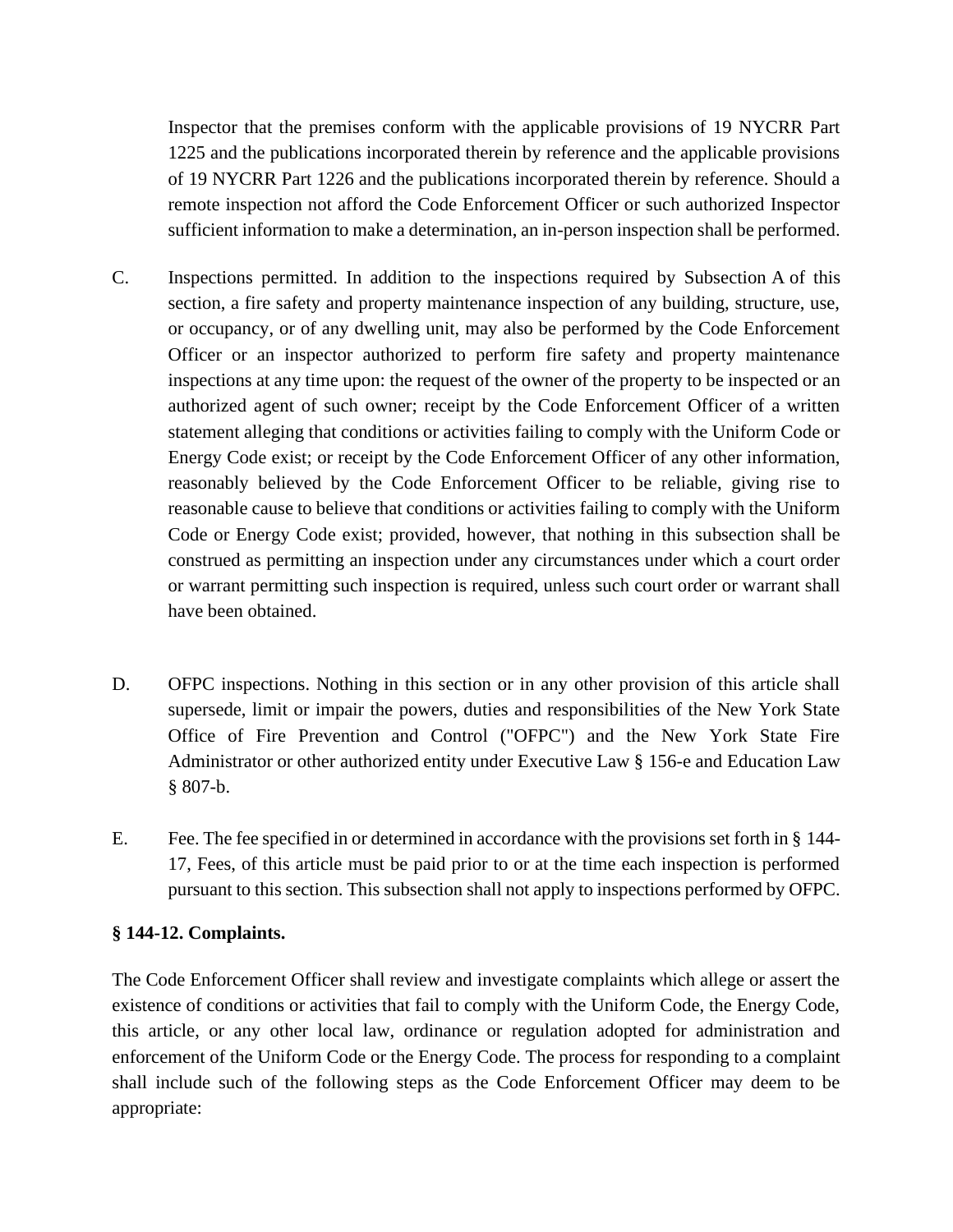- [A.](https://ecode360.com/13327937#13327937) Performing an inspection of the conditions and/or activities alleged to be in violation, and documenting the results of such inspection;
- [B.](https://ecode360.com/13327938#13327938) If a violation is found to exist, providing the owner of the affected property and any other person who may be responsible for the violation with notice of the violation and opportunity to abate, correct or cure the violation, or otherwise proceeding in the manner described in § [144-16](https://ecode360.com/13327926#13327926), Violations, of this article;
- [C.](https://ecode360.com/13327939#13327939) If appropriate, issuing a stop-work order;
- [D.](https://ecode360.com/13327940#13327940) If a violation which was found to exist is abated or corrected, performing an inspection to ensure that the violation has been abated or corrected, preparing a final written report reflecting such abatement or correction, and filing such report with the complaint.

# **§144-13. Climatic and Geographic Design Criteria**

- A. The Code Enforcement Officer shall determine the climatic and geographic design criteria for buildings and structures constructed within this Town as required by the Uniform Code. Such determinations shall be made in the manner specified in the Uniform Code using, where applicable, the maps, charts, and other information provided in the Uniform Code. The criteria to be so determined shall include but shall not necessarily be limited to, the following:
	- (1) Design criteria to include ground snow load; wind design loads; seismic category; potential damage from weathering, frost, and termite; winter design temperature; whether ice barrier underlayment is required; the air freezing index; and the mean annual temperature;
	- (2) Heating and cooling equipment design criteria for structures within the scope of the RCNYS. The design criteria shall include the data identified in the Design Criteria Table found in Chapter 3 of the RCNYS; and
	- (3) Flood hazard areas, flood hazard maps, and supporting data. The flood hazard map shall include, at a minimum, special flood hazard areas as identified by the Federal Emergency Management Agency in the Flood Insurance Study for the community, as amended or revised with:
		- (i) The accompanying Flood Insurance Rate Map (FIRM);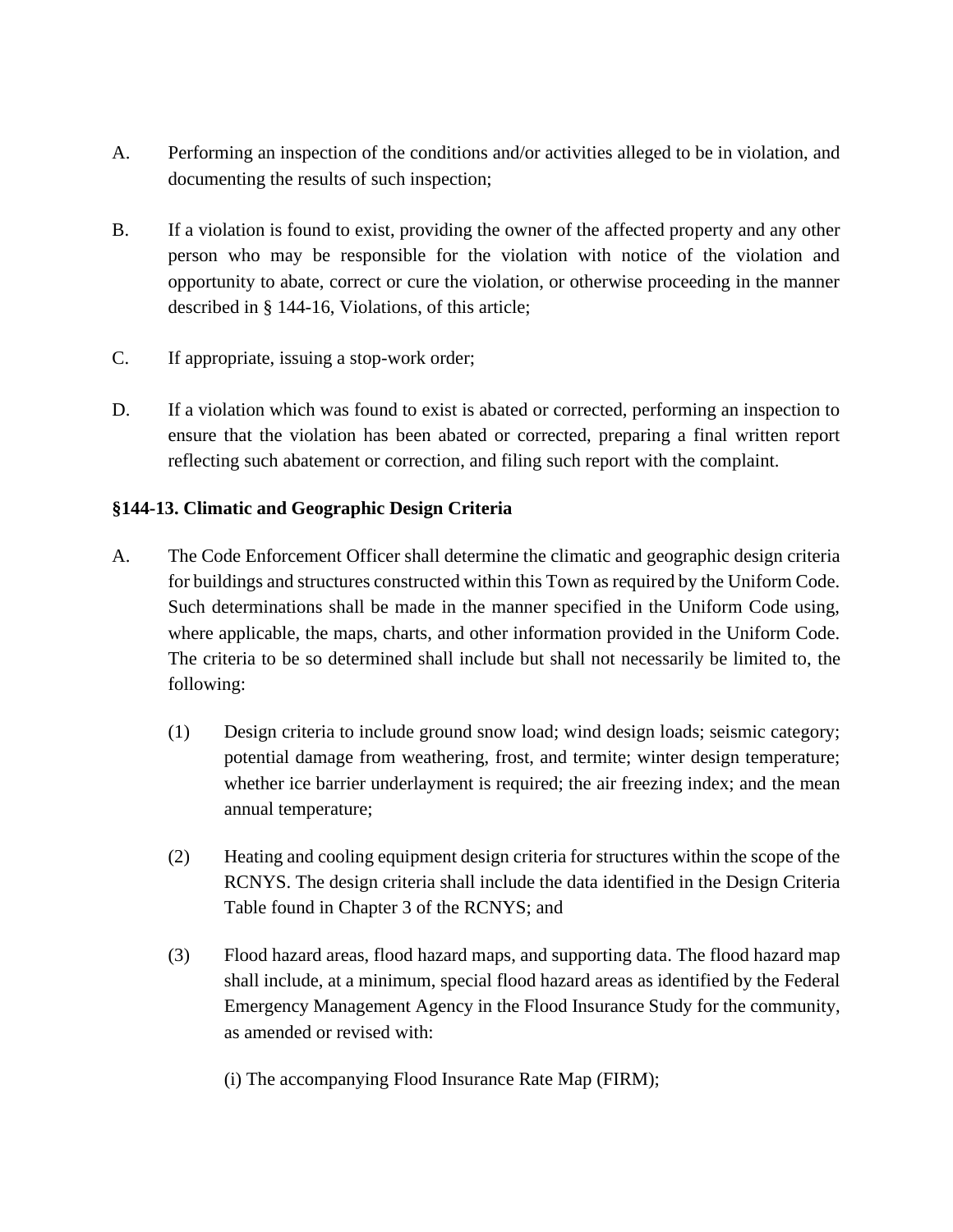(ii) Flood Boundary and Floodway Map (FBFM); and

(iii) Related supporting data along with any revisions thereto.

B. The Code Enforcement Officer shall prepare a written record of the climatic and geographic design criteria determined pursuant to subdivision (a) of this section, shall maintain such record within the office of the Code Enforcement Officer, and shall make such record readily available to the public.

## **§ 144-14. [Recordkeeping.](https://ecode360.com/13202932#13327924)**

- [A.](https://ecode360.com/13327941#13327941) The Code Enforcement Officer shall keep permanent official records of all transactions and activities conducted by all code enforcement personnel, including records of:
	- [\(1\)](https://ecode360.com/13327942#13327942) All applications received, reviewed and approved or denied;
	- [\(2\)](https://ecode360.com/13327943#13327943) All plans, specifications and construction documents approved;
	- [\(3\)](https://ecode360.com/13327944#13327944) All building permits, certificates of occupancy, certificates of compliance, temporary certificates, stop-work orders, and operating permits issued;
	- [\(4\)](https://ecode360.com/13327945#13327945) All inspections and tests performed;
	- [\(5\)](https://ecode360.com/13327946#13327946) All statements and reports issued;
	- [\(6\)](https://ecode360.com/13327947#13327947) All complaints received;
	- [\(7\)](https://ecode360.com/13327948#13327948) All investigations conducted;
	- (8) All condition assessment reports received;
	- (9) All other features and activities specified in or contemplated by §§ [144-](https://ecode360.com/13202954#13202954) [4](https://ecode360.com/13202954#13202954) through 114-13, inclusive, of this article; and
	- [\(10\)](https://ecode360.com/13327950#13327950) All fees charged and collected.
- [B.](https://ecode360.com/13327951#13327951) All such records shall be public records open for public inspection during normal business hours. All plans and records pertaining to buildings or structures, or appurtenances thereto,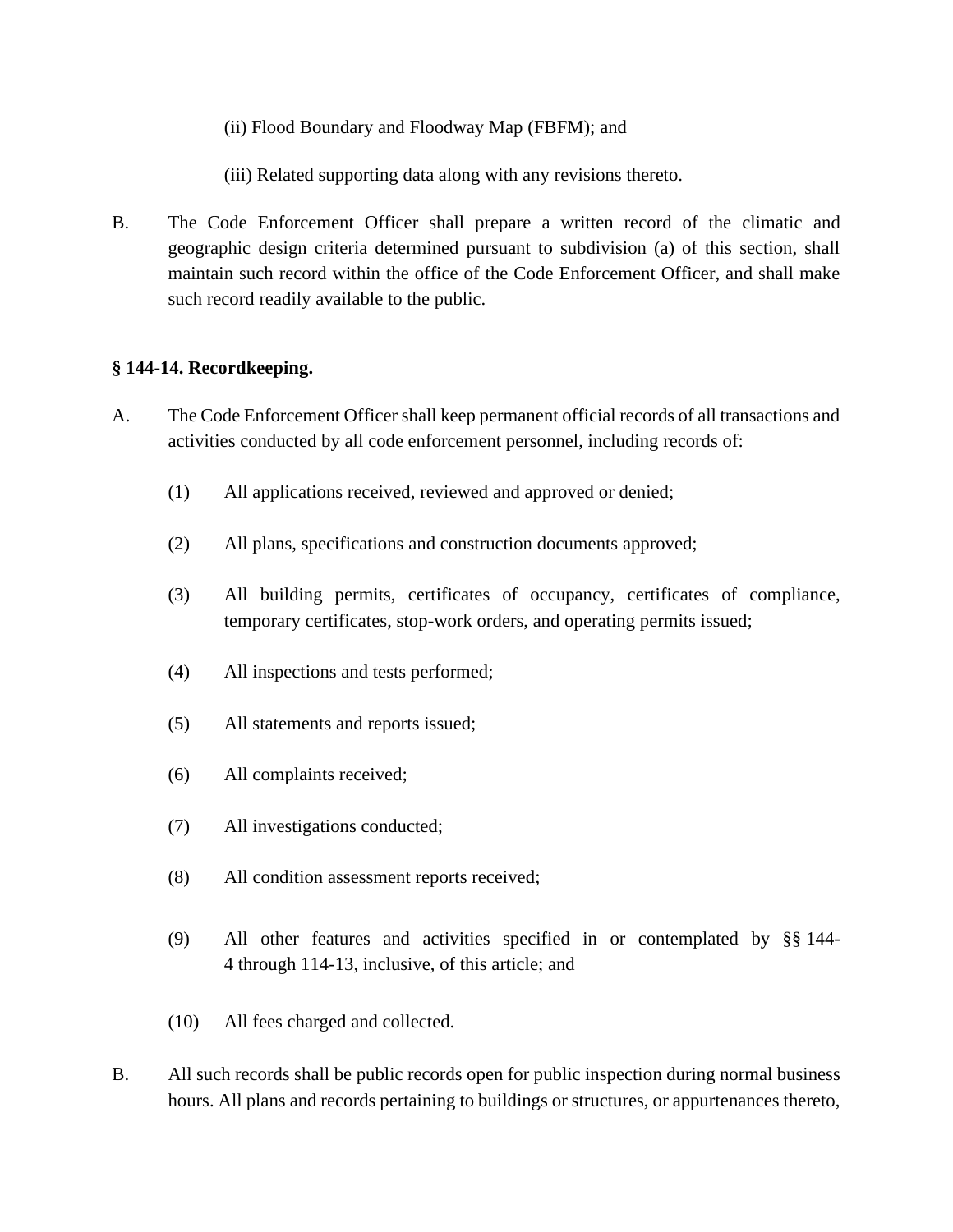shall be retained for at least the minimum time period so required by state law and regulation.

### **§ 144-15. [Program review and reporting.](https://ecode360.com/13202932#13327925)**

- [A.](https://ecode360.com/13327952#13327952) The Code Enforcement Officer shall annually submit to the Town Board of the Town of Barre a written report and summary of all business conducted by the Code Enforcement Officer and the inspectors, including a report and summary of all transactions and activities described in § [144-14](https://ecode360.com/13327924#13327924), Recordkeeping, of this article and a report and summary of all appeals or litigation pending or concluded.
- [B.](https://ecode360.com/13327953#13327953) The Code Enforcement Officer shall annually submit to the Secretary of State, on behalf of the Town of Barre, on a form prescribed by the Secretary of State, a report of the activities of the Town of Barre relative to administration and enforcement of the Uniform Code.
- [C.](https://ecode360.com/13327954#13327954) The Code Enforcement Officer shall, upon request of the New York State Department of State, provide to the New York State Department of State true and complete copies of, the records and related materials the Town of Barre is required to maintain; true and complete copies of such portion of such records and related materials as may be requested by the Department of State; and/or such excerpts, summaries, tabulations, statistics and other information and accounts of the activities of its Town of Barre in connection with administration and enforcement of the Uniform Code and/or Energy Code as may be requested by the Department of State.

### **§ [144-16.](https://ecode360.com/13202932#13327926) Violations.**

[A.](https://ecode360.com/13327957#13327957) Orders to Remedy. The Code Enforcement Officer is authorized to order, in writing, the remedying of any condition or activity found to exist in, on or about any building, structure, or premises in violation of the Uniform Code, the Energy Code, or this article. An Order to Remedy shall be in writing; shall be dated and signed by the Code Enforcement Officer; shall specify the condition or activity that violates the Uniform Code, the Energy Code, or this article; shall specify the provision or provisions of the Uniform Code, the Energy Code, or this article which is/are violated by the specified condition or activity; and shall include a statement substantially similar to the following: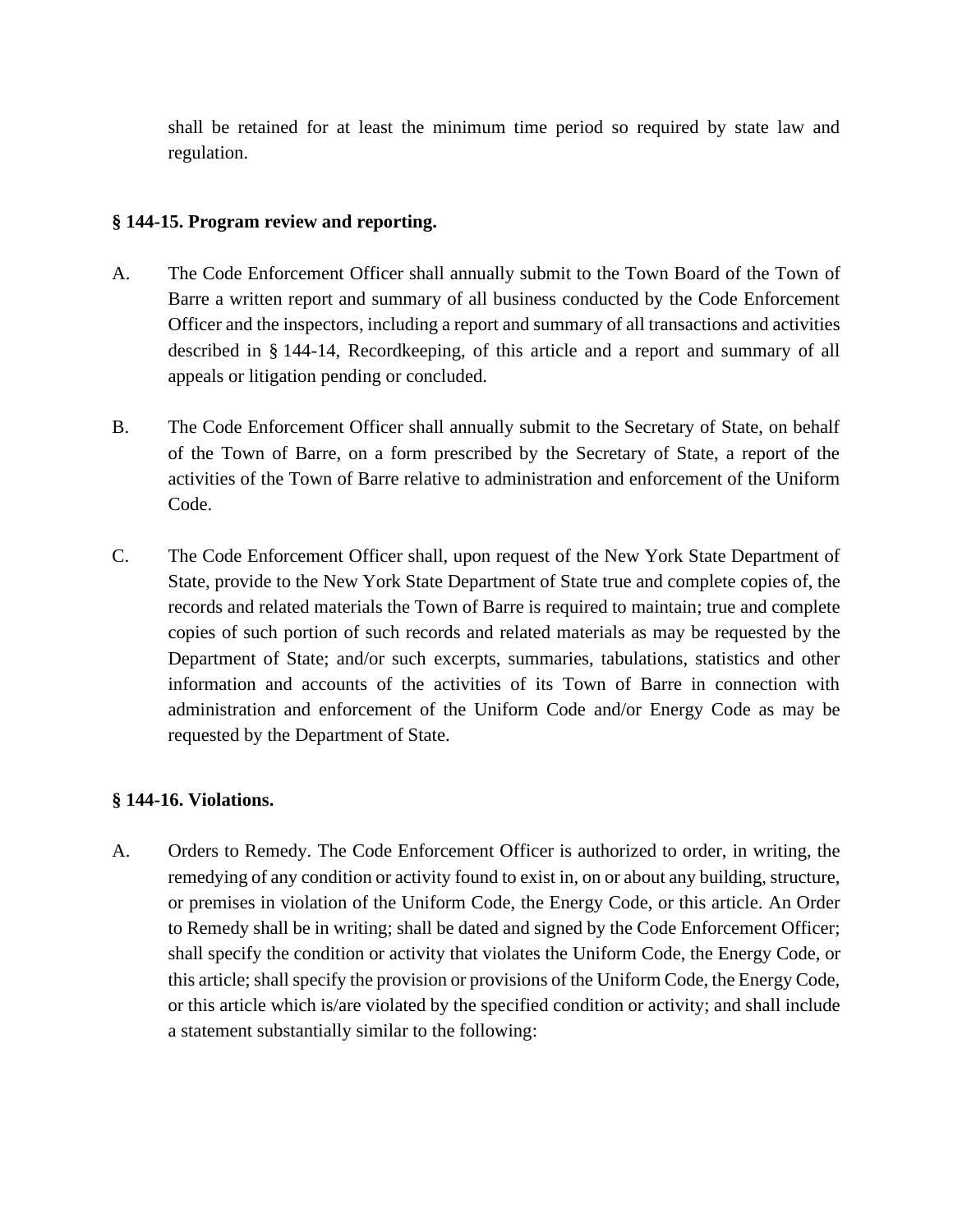The person or entity served with this Order to Remedy must completely remedy each violation described in this Order to Remedy by \_\_\_\_\_ [specify date], which is thirty (30) days after the date of this Order to Remedy.

The Order to Remedy may include provisions ordering the person or entity served with such Order to Remedy (1) to begin to remedy the violations described in the Order to Remedy immediately, or within some other specified period of time which may be less than thirty (30) days; to continue diligently to remedy such violations until each such violation is fully remedied; and, in any event, to complete the remedying of all such violations within thirty (30) calendar days of the date of such Order to Remedy; and/or (2) to take such other protective actions (such as vacating the building or barricading the area where the violations exist) which are authorized by this local law or by any other applicable statute, regulation, rule, local law or ordinance, and which the Code Enforcement Officer may deem appropriate, during the period while such violations are being remedied The Code Enforcement Officer shall cause the Order to Remedy, or a copy thereof, to be served on the owner of the affected property personally or by certified mail within five (5) days after the date of the Order to Remedy. The Code Enforcement Officer shall be permitted, but not required, to cause the Order to Remedy, or a copy thereof, to be served on any builder, architect, tenant, contractor, subcontractor, construction superintendent, or their agents, or any other person taking part or assisting in work being performed at the affected property personally or by certified mail within five (5) days after the date of the Order to Remedy; provided, however, that failure to serve any person mentioned in this sentence shall not affect the efficacy of the compliance order.

- B. Appearance tickets. The Code Enforcement Officer and each inspector are authorized to issue appearance tickets for any violation of the Uniform Code.
- C. Penalties. In addition to such other penalties as may be prescribed by State law,
	- (1) any Person who violates any provision of this local law or any term, condition, or provision of any Building Permit, Certificate of Occupancy, Certificate of Compliance, Temporary Certificate, Stop Work Order, Operating Permit or other notice or order issued by the Code Enforcement Officer pursuant to any provision of this local law, shall be punishable by a fine of not more than \$200 per day of violation, or imprisonment not exceeding **[specify time period**], or both; and
	- (2) any person who violates any provision of the Uniform Code, the Energy Code or this article, or any term or condition of any building permit, certificate of occupancy, certificate of compliance, temporary certificate, stop-work order, operating permit or other notice or order issued by the Code Enforcement Officer pursuant to any provision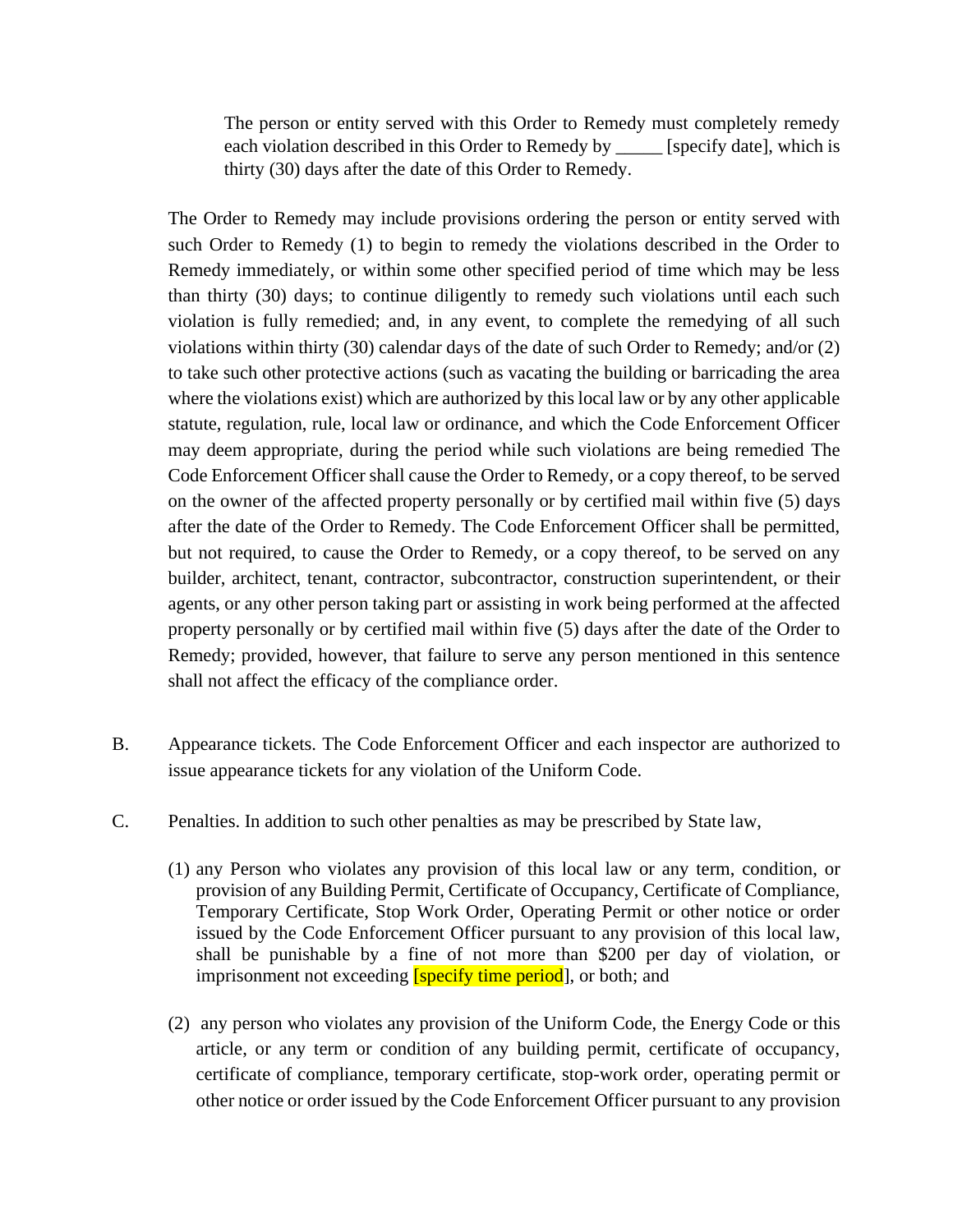of this article, shall be liable to a civil penalty of not more than \$200 for each day or part thereof during which such violation continues. The civil penalties provided by this subsection shall be recoverable in an action instituted in the name of the Town of Barre.

- D. Injunctive relief. An action or proceeding may be instituted in the name of the Town of Barre, in a court of competent jurisdiction, to prevent, restrain, enjoin, correct, or abate any violation of, or to enforce, any provision of the Uniform Code, the Energy Code, this article, or any term or condition of any building permit, certificate of occupancy, certificate of compliance, temporary certificate, stop-work order, operating permit, order to remedy, or other notice or order issued by the Code Enforcement Officer pursuant to any provision of this article. In particular, but not by way of limitation, where the construction or use of a building or structure is in violation of any provision of the Uniform Code, the Energy Code, this article, or any stop-work order, compliance order or other order obtained under the Uniform Code, the Energy Code or this article, an action or proceeding may be commenced in the name of the Town of Barre, in the Supreme Court or in any other court having the requisite jurisdiction, to obtain an order directing the removal of the building or structure or an abatement of the condition in violation of such provisions. No action or proceeding described in this subsection shall be commenced without the appropriate authorization from the Town Board of the Town of Barre.
- E. Remedies not exclusive. No remedy or penalty specified in this section shall be the exclusive remedy or penalty available to address any violation described in this section, and each remedy or penalty specified in this section shall be in addition to, and not in substitution for or limitation of, the other remedies or penalties specified in this section, in § 144-6, Stop-work orders, of this article, in any other section of this article, or in any other applicable law. Any remedy or penalty specified in this section may be pursued at any time, whether prior to, simultaneously with, or after the pursuit of any other remedy or penalty specified in this section, in § 144-6, Stop-work orders, of this article, in any other section of this article, or in any other applicable law. In particular, but not by way of limitation, each remedy and penalty specified in this section shall be in addition to, and not in substitution for or limitation of, the penalties specified in Subdivision (2) of § 382 of the Executive Law, and any remedy or penalty specified in this section may be pursued at any time, whether prior to, simultaneously with, or after the pursuit of any penalty specified in Subdivision (2) of § 382 of the Executive Law.

#### **§ 144-17. Fees.**

A fee schedule shall be established by resolution of the Town Board of the Town of Barre. Such fee schedule may thereafter be amended from time to time by like resolution. The fees set forth in,